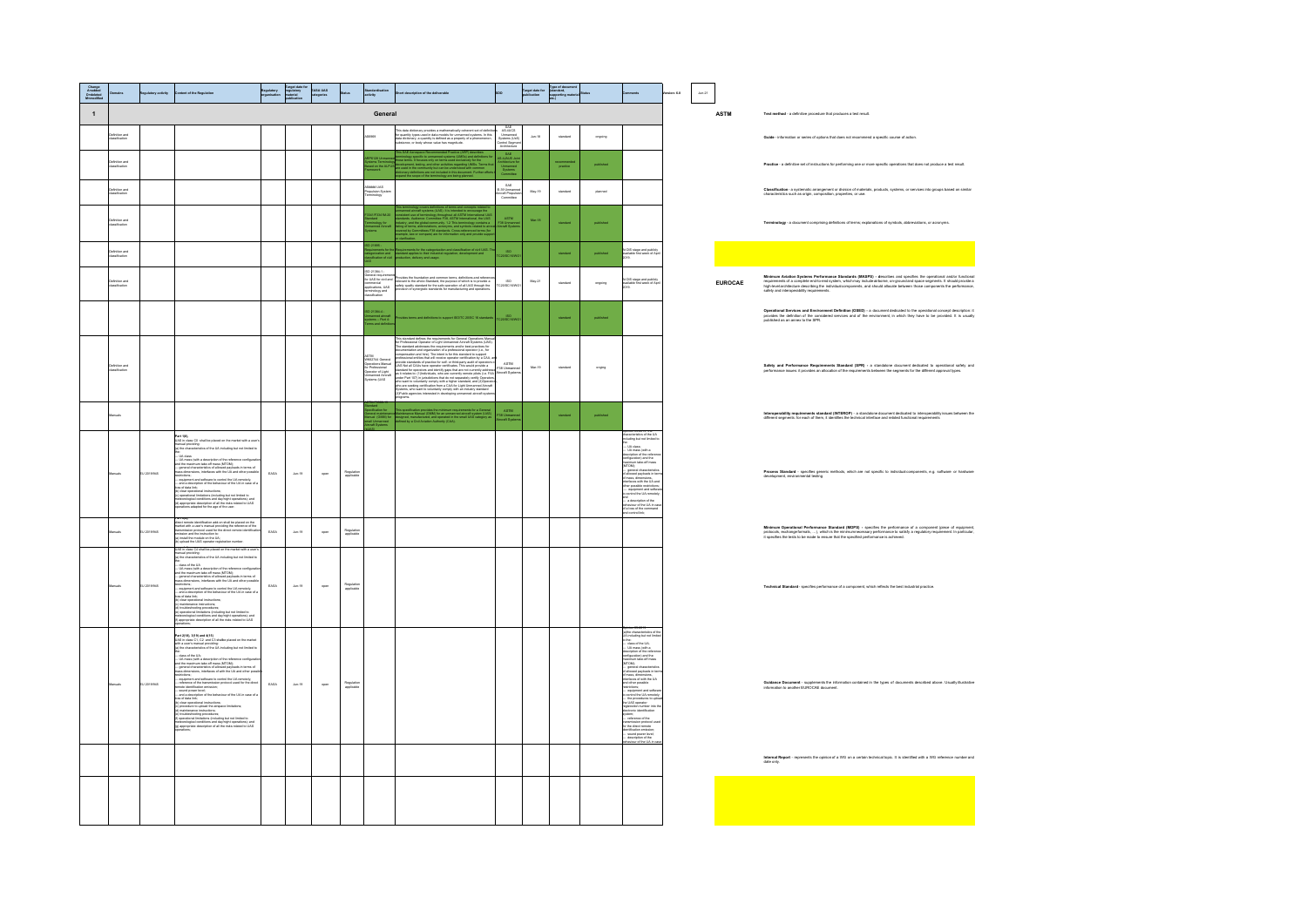| $\mathbf{2}$ |                                  |                              |                                                                                                                                                                                                                                                                                                                                                                                                                |      |                 |          |                         | <b>UAS Traffic Management</b>    |                                                                                                          |             |          |          |         |                                                                                                                                                      |            |                                                                                                                                                                                                                                                                                                                                                                   |
|--------------|----------------------------------|------------------------------|----------------------------------------------------------------------------------------------------------------------------------------------------------------------------------------------------------------------------------------------------------------------------------------------------------------------------------------------------------------------------------------------------------------|------|-----------------|----------|-------------------------|----------------------------------|----------------------------------------------------------------------------------------------------------|-------------|----------|----------|---------|------------------------------------------------------------------------------------------------------------------------------------------------------|------------|-------------------------------------------------------------------------------------------------------------------------------------------------------------------------------------------------------------------------------------------------------------------------------------------------------------------------------------------------------------------|
|              |                                  |                              |                                                                                                                                                                                                                                                                                                                                                                                                                |      |                 |          |                         | <b>ID 24356</b>                  | s for tethered unmanned aircraft system                                                                  | 50 TC20 5C1 | $Map-21$ | standard | ongoing |                                                                                                                                                      |            |                                                                                                                                                                                                                                                                                                                                                                   |
|              | Operator<br>organisations        | SA Decision                  | M#1 An Emergency Response Plan (ERP) is in place,<br>operator validated and effective (Criterion #1 Operatio                                                                                                                                                                                                                                                                                                   | EASA | $Qc3-19$        | Specific | publisher               |                                  |                                                                                                          |             |          |          |         |                                                                                                                                                      |            |                                                                                                                                                                                                                                                                                                                                                                   |
|              | Operator<br>organizations        | SA Decision                  | 3#23 Eav<br>Environmental conditions for safe operations deli:<br>ble and adhered to (Criterion #1 Procedures)                                                                                                                                                                                                                                                                                                 | EASA | Q <sub>19</sub> | Specific |                         |                                  |                                                                                                          |             |          |          |         |                                                                                                                                                      |            |                                                                                                                                                                                                                                                                                                                                                                   |
|              | Operator<br>organisations        | <b>SA Decision</b>           | #16 Multi crew coordination. (Criterion #1 Procedures                                                                                                                                                                                                                                                                                                                                                          | EASA | Oct-19          | Specific | publisher               |                                  |                                                                                                          |             |          |          |         |                                                                                                                                                      |            |                                                                                                                                                                                                                                                                                                                                                                   |
|              | Operator<br>organisations        | SA Decision                  | 119 Safe recovery from Human Error ( <u>Criterion #1.</u><br>educes and checklists)                                                                                                                                                                                                                                                                                                                            | EASA | Oct-19          | Spectic  | publisher               |                                  |                                                                                                          |             |          |          |         |                                                                                                                                                      |            |                                                                                                                                                                                                                                                                                                                                                                   |
|              | Operator<br>roanisations         | <b>SA Decision</b>           | (50.421 - Operational procedures are defined, valid:<br>chered to (to address Adverse Operating Conditions<br>riteria 1, 2,3                                                                                                                                                                                                                                                                                   | EASA | $Qc3-19$        | Specific | publisher               |                                  |                                                                                                          |             |          |          |         |                                                                                                                                                      |            |                                                                                                                                                                                                                                                                                                                                                                   |
|              | Operator<br>arganisations        | coision AZA                  | OSO #14 - Operational procedures are defined, validat<br>adhered to (to address Human Emors): Criteria 1, 2,3                                                                                                                                                                                                                                                                                                  | EASA | $O(d-19)$       | Specific | publisher               |                                  |                                                                                                          |             |          |          |         |                                                                                                                                                      |            | Aerospace Material Specifications - these Technical Reports identify material and process specifications conforming to sound, established engineering ans<br>metallurgical practices in aerospace sciences and practices.                                                                                                                                         |
|              | Operator<br>Thenlasticina        | <b>SA Decision</b>           | .<br>20 #11 - Procedures are in-place to handle the deteriorative<br>external systems supporting UAS operation: Criteria 1, 2,                                                                                                                                                                                                                                                                                 | EASA | Oct-19          | Specto   |                         |                                  |                                                                                                          |             |          |          |         |                                                                                                                                                      |            | mation Reports -these Technical Reports are complisions of engineering reference data or educational material useful to the technical commun                                                                                                                                                                                                                      |
|              | Operator<br>organizations        | <b>SA Decision</b>           | OSO #38 - Operational procedures are defined, validated an<br>adhered to (to address technical issues with the UAS): Criter<br>1, 2,3                                                                                                                                                                                                                                                                          | EASA | $Qc3-19$        | Specific | publisher               |                                  |                                                                                                          |             |          |          |         |                                                                                                                                                      |            | Recommended Practices these Technical Reports are documentations of practice, procedures and technology that are intended as guides to stands<br>engineering practice. Their content may be of a more general nature, or they may                                                                                                                                 |
|              | Operator<br>arganisations        | SA Decision                  | OSO #07 - Inspection of the UAS (product inspection) to<br>ensure consistency to the ConOps                                                                                                                                                                                                                                                                                                                    | EASA | Oct-19          | Specto   |                         |                                  |                                                                                                          |             |          |          |         |                                                                                                                                                      | SAE        | <b>Standards</b> - these Technical Reports are a documerbition of broadly accepted engineering practices or specifications for a material, product, process<br>procedure or lest method.                                                                                                                                                                          |
|              | entos provides                   | <b>SA Decision</b>           | 050 #13 - External services supporting UAS operations are<br>pate to the operation                                                                                                                                                                                                                                                                                                                             | EASA | Oct-19          | Specific | publisher               |                                  |                                                                                                          |             |          |          |         |                                                                                                                                                      |            |                                                                                                                                                                                                                                                                                                                                                                   |
|              | Maintenance<br>organisation      | IASA Decision<br>019/02 1/R  | 103 UAS maintained by competent and/or pro<br>, industry standards), <u>Criterion 02 Training</u> )                                                                                                                                                                                                                                                                                                            | EASA | Oct-19          | Specto   | publishe                |                                  |                                                                                                          |             |          |          |         |                                                                                                                                                      |            | Quides - help readers understand more about the main areas where standards add value. Some Quides talk about how, and<br>why, ISO standards can make it work better, safer, and more efficiently.                                                                                                                                                                 |
|              | Maintenance<br>organisation      | iSA Decisi<br>1902 UR        | .<br>100 UAS maintained by competent and/or p<br>1. industry standards). <u>Criterion</u> #1 Procedu                                                                                                                                                                                                                                                                                                           | EASA | $Qc3-19$        | Specific | publisher               |                                  |                                                                                                          |             |          |          |         |                                                                                                                                                      |            | International Workshop Agreement. Is a document developed outside the normal ISO committee system to enable market<br>players to negotials in an' o-pow verkeling "environment" International Workshop Agreements are typody admi                                                                                                                                 |
|              | manufacturer<br>organisation     | EASA Decision<br>2019/02 1/R | #2 UAS manuf<br>text and/or prever                                                                                                                                                                                                                                                                                                                                                                             | EASA | Oct-19          | Specific | publisher               |                                  |                                                                                                          |             |          |          |         |                                                                                                                                                      |            | Publicly Available Specification- is published to respond to an urgent market need, representing either the conse<br>sus of the<br>soperts with a working group, or a consense in an createration external to fill As anth Technological Sectionary, Photograph and Associated and Associated Associated Associated Associated Associated Associated Associated A |
|              | Operator<br>organizations        | ISA Decisio<br>1902 VR       | 00#1 Ensure the operator is competent and/or proven                                                                                                                                                                                                                                                                                                                                                            | EASA | Oct-19          | Specific | published               |                                  |                                                                                                          |             |          |          |         |                                                                                                                                                      |            | Technical Report- contains information of a different kind from that of the previous two publications. It may include data<br>obtained from a survey, for example, or from an informative report, or information of the perceived                                                                                                                                 |
|              | finition and<br>astTcation       | 45A Decision<br>219/02 1/R   | 023 Esvi<br>stal conditions for safe operations<br>utable and adhered to Criterion #1 Defintion?                                                                                                                                                                                                                                                                                                               | EASA | Oct-19          | Specific | publisher               |                                  |                                                                                                          |             |          |          |         |                                                                                                                                                      |            | Technical Specification, addresses mork all under technical development, or where it is believed that there will be a future.<br>but not immediate, possibility of agreement on an international Standard. A Technical Specificat                                                                                                                                 |
|              | Definition and<br>classification |                              |                                                                                                                                                                                                                                                                                                                                                                                                                |      |                 |          |                         | CTA - 2063<br>a Unma<br>al Sunta | standard outlines the elements and characteristics o<br>ber to be used by small unmanned aerial systems. |             |          |          |         |                                                                                                                                                      | <b>ISO</b> | International Standard-provides rules, guidelines or characteristics for activities or for their results, airmed at achieving the<br>optimum degree of order in a given context. It can take many forms. Apart from product stand                                                                                                                                 |
|              | Inition and<br>aification        | 3019945                      | .<br>Part 2(11), 3(13), 4(8) and 6(2)<br>UAS in class C1, C2 , C3 and the direct remote identific<br>UPS in case (1), CZ , C3 and the orect nemote sometical<br>add-on shall have a unique physical serial number compl<br>with standard ANSLCTA-2003 Small Unmanned Aerial<br>Systems Serial Numbers;                                                                                                         | EASA | $_{\rm{Am-19}}$ | open     | Regulator<br>applicable |                                  |                                                                                                          |             |          |          |         | Opinion 05-2019:<br>Nave a unique serial num<br>of the UA compliant with<br>standard ANSI/CTA-205<br>Small Unmanned Aerial<br>Systems Serial Numbers |            |                                                                                                                                                                                                                                                                                                                                                                   |
|              |                                  | ion 05-2019                  | Part 16<br>UAS class C6 accouncries kit shall be accompanied by a<br>user's manual providing:<br>(a) the lat of all class C3 UAS to which the kit can be appled<br>attactions on how to install and operate the ac-                                                                                                                                                                                            | EASA | Ann20           | Specific | Opinion<br>published    |                                  |                                                                                                          |             |          |          |         |                                                                                                                                                      |            | NOTE: Standards are developed and maintained as both harmonising standards and as means of compliance. Standards are<br>used as reference material by ICAO and EASA, and continue to provide the basis of Community Specification                                                                                                                                 |
|              |                                  | ion 05-2019                  | <b>Part 17(8)</b><br>(1862 dans C6 shall in addition to the information indicated UAS class C6 in<br>point (15(6) of Part 4, include in the user's manual:<br>(b) a description of the means to lemminate the fight;<br>(b) a description of t<br>(1) and users an amount to be maintain the flight defined in<br>paragraph (5), to be considered by the UAS operator while<br>defining the ground risk buffer | EASA | $_{\rm{Am-20}}$ | Specific | Opinion<br>published    |                                  |                                                                                                          |             |          |          |         |                                                                                                                                                      |            | Guidelines - Provide more general implementation support to stakeholders.                                                                                                                                                                                                                                                                                         |
|              |                                  |                              |                                                                                                                                                                                                                                                                                                                                                                                                                |      |                 |          |                         |                                  |                                                                                                          |             |          |          |         |                                                                                                                                                      |            |                                                                                                                                                                                                                                                                                                                                                                   |
|              | ustr                             | inion 05-2019                | Part 16(7)<br>UAS class CS shall in addition to the information inde<br>point (15)(a) of Part 4, include in the user's manual a<br>"nervirilign of the means to terminate the flight                                                                                                                                                                                                                           | EASA | Ann.20          | Specific | Opinion<br>published    |                                  |                                                                                                          |             |          |          |         |                                                                                                                                                      |            | EUROCONTROL Specifications - Define technical and/or operational procedures that advance ATM                                                                                                                                                                                                                                                                      |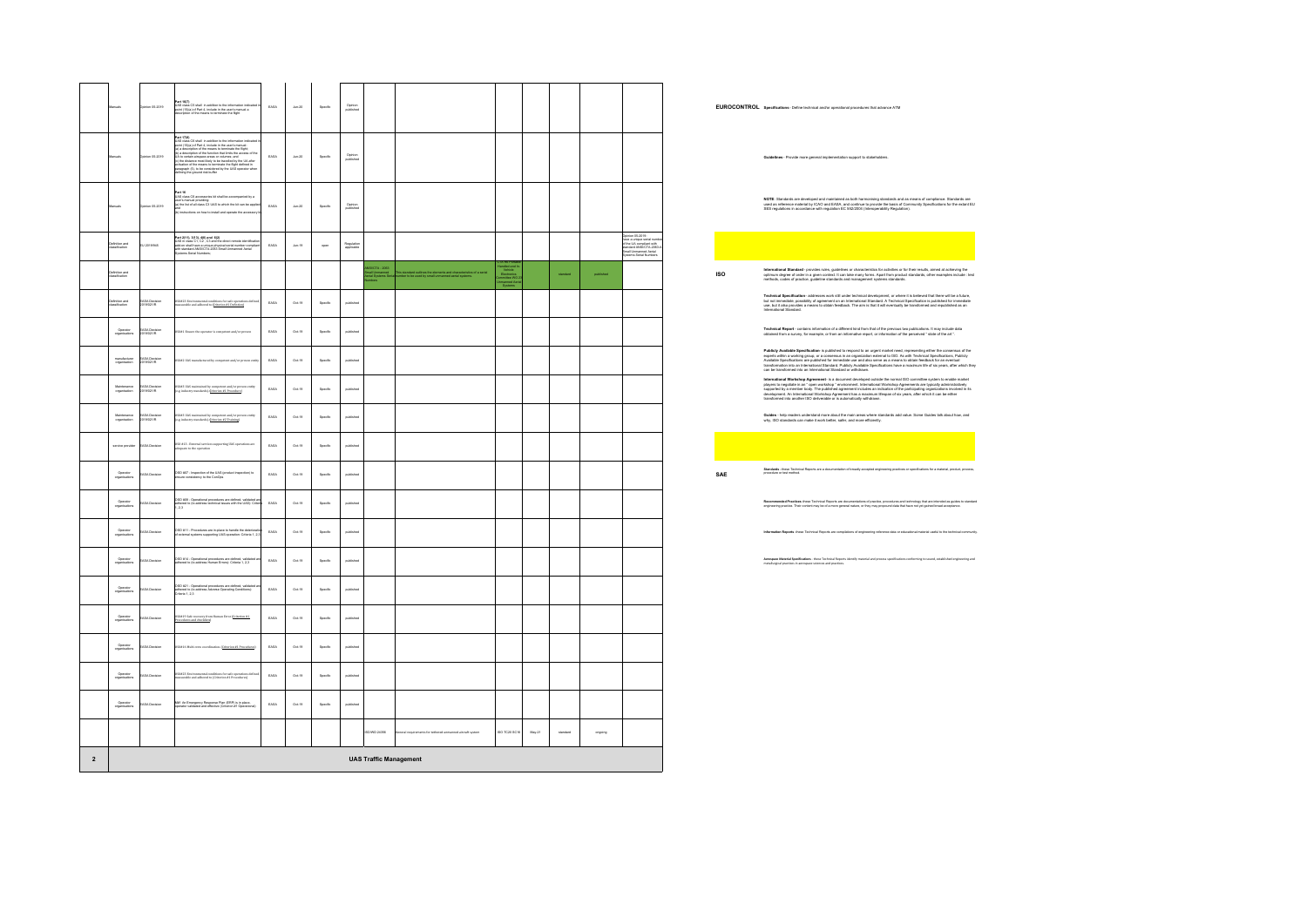| space                            | Spinion 05-2019 | лет ирку, ирку, ини чутту<br> AS in claus C1, C2, C3, T equipped with a network remote<br>denitionalen system it shall:<br>condance with Article 14 of Implementing Regulation rumber<br>condance with Article 14 of Implementing Regulat<br>$\frac{1}{2}$ accounts with Article is del treplementing Propadoron (EU)<br>$\frac{1}{2}$ accounts and Article is delivered by the simple and process provided by the<br>UKS spectral regulation running and in collapse the results of the<br>exanu in announce the geographical position of the UA and I<br>eight above the surface or take-off point;<br>I the route course measured clockwise from true north and<br>then roles course measured clockwise from true north and<br>poin<br>yours appears or the UA; and<br>the geographical position of the remain plot or, if not<br>unilable, the take-off point;"; and<br>c) ensure that the user cannot modify the data mentioned<br>mder paragraph (b) points ii, iii, iv and v.                                                                                                                                                                                 | EASA        | $3m-20$           | n category :<br>Specific  | Opinion<br>cublished                    |                                                                                                                                                                                                                                                                                          |                                                                                                                                                                                                                                                                                                                                                                                                                                                                                                                                                                                                                                                                                              |                                                                                      |             |                    |           |                                                                                                                                                                                                                                                                                                                                                                                                                                                                                                                                                                                                                                                                                                                                                                                                                                                                                                                  |
|----------------------------------|-----------------|----------------------------------------------------------------------------------------------------------------------------------------------------------------------------------------------------------------------------------------------------------------------------------------------------------------------------------------------------------------------------------------------------------------------------------------------------------------------------------------------------------------------------------------------------------------------------------------------------------------------------------------------------------------------------------------------------------------------------------------------------------------------------------------------------------------------------------------------------------------------------------------------------------------------------------------------------------------------------------------------------------------------------------------------------------------------------------------------------------------------------------------------------------------------|-------------|-------------------|---------------------------|-----------------------------------------|------------------------------------------------------------------------------------------------------------------------------------------------------------------------------------------------------------------------------------------------------------------------------------------|----------------------------------------------------------------------------------------------------------------------------------------------------------------------------------------------------------------------------------------------------------------------------------------------------------------------------------------------------------------------------------------------------------------------------------------------------------------------------------------------------------------------------------------------------------------------------------------------------------------------------------------------------------------------------------------------|--------------------------------------------------------------------------------------|-------------|--------------------|-----------|------------------------------------------------------------------------------------------------------------------------------------------------------------------------------------------------------------------------------------------------------------------------------------------------------------------------------------------------------------------------------------------------------------------------------------------------------------------------------------------------------------------------------------------------------------------------------------------------------------------------------------------------------------------------------------------------------------------------------------------------------------------------------------------------------------------------------------------------------------------------------------------------------------------|
|                                  |                 |                                                                                                                                                                                                                                                                                                                                                                                                                                                                                                                                                                                                                                                                                                                                                                                                                                                                                                                                                                                                                                                                                                                                                                      |             |                   |                           |                                         | SO TR 23529-1 -<br>UAS Traffic<br>Ascagement (UTM)<br>Nat 1: General<br>egalements for UT<br>queementa 101 U<br>Survey results on<br>TM                                                                                                                                                  | This project intends to start a survey on UTMs in each country, which<br>expected to invest funding the connectial applications already in product<br>as well as social systems as their background conditions. Based on<br>the constan                                                                                                                                                                                                                                                                                                                                                                                                                                                      | ISO/TC 20/SC                                                                         | $5ep-22$    | Technical Repo     | published |                                                                                                                                                                                                                                                                                                                                                                                                                                                                                                                                                                                                                                                                                                                                                                                                                                                                                                                  |
|                                  |                 |                                                                                                                                                                                                                                                                                                                                                                                                                                                                                                                                                                                                                                                                                                                                                                                                                                                                                                                                                                                                                                                                                                                                                                      |             |                   |                           |                                         | D 23629-7 - UAS<br>affic Managemen<br>$T M \sim \text{Det } T$ LTT<br>(UTM) -- Part 7: UTM<br>data and information<br>transfer at information<br>transfer at information<br>of traffic management<br>suppliers -- Data<br>model related to<br>spatial data for UAS<br>and UTM<br>and UTM | This standard specifies the data model that is related to various spa<br>niformation for common use behaven the operator for drone flight<br>olarning (UAS: Unmanned Abroatt System) and the system for ope<br>control (UTM: UAS Traffi                                                                                                                                                                                                                                                                                                                                                                                                                                                      | ISO/TC 20/SC<br>16/WG 4                                                              | $_{340-22}$ | Standard           | ongoing   | .<br>2022: currently showing l<br>Ada                                                                                                                                                                                                                                                                                                                                                                                                                                                                                                                                                                                                                                                                                                                                                                                                                                                                            |
| ectronic<br>entification         |                 |                                                                                                                                                                                                                                                                                                                                                                                                                                                                                                                                                                                                                                                                                                                                                                                                                                                                                                                                                                                                                                                                                                                                                                      |             |                   |                           |                                         | MOPS for UAS e-<br>entitration                                                                                                                                                                                                                                                           | *Meimum Operational Performance Standard for UAS e-identification<br>defining minimum requirements for the e-identification function at the<br>level of individual components.                                                                                                                                                                                                                                                                                                                                                                                                                                                                                                               | EUROCAE<br>WG-105                                                                    | Dec-19      | standard           | planned   |                                                                                                                                                                                                                                                                                                                                                                                                                                                                                                                                                                                                                                                                                                                                                                                                                                                                                                                  |
| <b>EDISCH</b>                    |                 |                                                                                                                                                                                                                                                                                                                                                                                                                                                                                                                                                                                                                                                                                                                                                                                                                                                                                                                                                                                                                                                                                                                                                                      |             |                   |                           |                                         | KS3418 Standard<br>or UAS Traffic<br>or UAS Traffic<br>Ideoagement (UTM)<br>Service for Mixed<br>Jee Ainspace<br>Fechnical<br>réengerability<br>EProbocols                                                                                                                               | Revise UTM Standard to include UAMAAM PSU requirements for<br>were verwaren verwaren wielen behalt hat die eine deutscheiden von der Schrift und der Schrift und der Schrift und der Schrift und der Schrift und der Schrift und der Schrift und der Schrift und der Schrift und der Schrift<br>terfaces<br>relations<br>+10er8fy.gaps in UTM Draft Standard<br>+UAM-specific methis (e.g., contidos) and updates/augmentations to<br>-UTM entities<br>+Thigas intering, coordination, and execution sa par UAM CONOPS<br>+Thigh planning, coordination,<br>UAM-specific Contingency exents<br>UAM-Focus Group will operate in coordination with ongoing activities in<br>te UTM Focus Group | ASTM<br>F38 Unmanne                                                                  | TED         | standard           | ongoing   | Draftiong of standard has<br>begun.                                                                                                                                                                                                                                                                                                                                                                                                                                                                                                                                                                                                                                                                                                                                                                                                                                                                              |
| <b>Honor</b>                     |                 |                                                                                                                                                                                                                                                                                                                                                                                                                                                                                                                                                                                                                                                                                                                                                                                                                                                                                                                                                                                                                                                                                                                                                                      |             |                   |                           |                                         | pecification fo<br>emote ID and<br>acking                                                                                                                                                                                                                                                | <b>Inical Interconrability &amp;Protocols</b>                                                                                                                                                                                                                                                                                                                                                                                                                                                                                                                                                                                                                                                | ASTM<br>F38 Unmanne<br>Aircraft System                                               |             | standard           | published |                                                                                                                                                                                                                                                                                                                                                                                                                                                                                                                                                                                                                                                                                                                                                                                                                                                                                                                  |
| <b>space</b>                     |                 |                                                                                                                                                                                                                                                                                                                                                                                                                                                                                                                                                                                                                                                                                                                                                                                                                                                                                                                                                                                                                                                                                                                                                                      |             |                   |                           |                                         | DANA PA<br>entification and<br>ramogation of<br>Inmanned Aerial                                                                                                                                                                                                                          | The information presented in this AIR is intended to provide information<br>The information presented in this ARI is interested to provide information and provide a model of the ARI is interested and provided interest in the company of the Department of the Company of the Company of the Company o                                                                                                                                                                                                                                                                                                                                                                                    | AS-4UCS<br>Unmanned<br>Unitative<br>Systems (UsS)<br>Control Segment<br>Architecture | Dec-18      | information report | oncoing   |                                                                                                                                                                                                                                                                                                                                                                                                                                                                                                                                                                                                                                                                                                                                                                                                                                                                                                                  |
| space                            |                 |                                                                                                                                                                                                                                                                                                                                                                                                                                                                                                                                                                                                                                                                                                                                                                                                                                                                                                                                                                                                                                                                                                                                                                      |             |                   |                           |                                         |                                                                                                                                                                                                                                                                                          | efines a message structure allowing transmitting the identification<br>AS as well as its the aircraft's current position. This data is required<br>rise to establish the basic principles of UTA (UAS interface Manager)<br>hich shall                                                                                                                                                                                                                                                                                                                                                                                                                                                       |                                                                                      | Apr-18      | standard           | published |                                                                                                                                                                                                                                                                                                                                                                                                                                                                                                                                                                                                                                                                                                                                                                                                                                                                                                                  |
| cal E-identification EU 2019/945 |                 | fart 2(12), 3(14) and 4(3)<br>IAS in class C1, C2 and C3 shall hhave a drect remote<br>Sentification that:<br>() allows the upload of the UAS operator registration num<br>accordance with Article 14 of Implementing Regulation (EL)<br>0190517-1231 and exclusively following the process provide<br>y the registration system;<br>c) ensures, in real time during the whole duration of the flight<br>(b) ensures, in real firm daring the whole durino of the figs.<br>The direct periodic broadcast from the UA using an open and<br>thourseled transmission periodic, of the following data, the strained<br>discussion of the first of t<br>the route course me<br>.<br>asured clockwise from true north and<br>bes :AU ed to beeck be<br>round speed of the UK, and<br>The geographical position of the remote pilot;<br>c) ensures that the user cannot modify the data m<br>inder paragraph (b) points ii, iii, iv and v;                                                                                                                                                                                                                                  | EASA        | $Ann-19$          | in category a<br>specific | Regulation<br>applicable                |                                                                                                                                                                                                                                                                                          |                                                                                                                                                                                                                                                                                                                                                                                                                                                                                                                                                                                                                                                                                              |                                                                                      |             |                    |           | of the three<br>ب Mich u5-2019: UAS in<br>class C1, C2, C3 an shall<br>have a direct remote<br>dentification system that<br>(a) allows the upload of the<br>(AS operator registration<br>sumber in accordance with<br>number in accordance with<br>Article 14 of Implementing<br>Regulation (EU) 2019/047<br>and exclusively following 1<br>process provided by the<br>registration system. The<br>registration system. The system in the strength are shown to see the system of the system of the during the system of the system of the system of the system of the system of the system of the system of the system are oper<br>ay that it can be receive<br>drectly by existing mobile<br>devices within the<br>broadcasting range:<br>the UAS operator<br>egistration number;<br>the unique serial n                                                                                                       |
| cal E-identification EU 2019/945 |                 | art 6(1, 3 and 4)<br>dification add-on shall comply with the<br>slowing:<br>1) allows the upload of the UAS operator registration num<br>accordance with Article 14 of Implementing Regulation (EL<br>0190517-120] and exclusively following the process provide<br>y the registration system;<br>I) ensures, in real time during the whole duration of the fligh<br>is direct periodic broadcast from the UA using an open a<br>ne areas pendosc antexportemente and we were seen an wave seen and construction problem in the following data, in<br>locurrented transmission protocol, of the following data, in<br>levices within the broadcasting range:<br>the UAS<br>that UAS operator registration marker;<br>it has using a physical secial number of the add-on compliant<br>with standard ANSICTA-2005);<br>it the geographical position of the UA and its height above<br>surface or lake-off point;<br>no t<br>growns sydest of the Link, and<br>in the geographical position of the remote plot or, if not<br>smallable, the take-off point;<br>:4) ensures that the user cannot modify the data mentione<br>inder paragraph (3) points ii, iii, iv and | EASA        | $Ann-19$          | n category :<br>specific  | Regulator<br>applicable                 |                                                                                                                                                                                                                                                                                          |                                                                                                                                                                                                                                                                                                                                                                                                                                                                                                                                                                                                                                                                                              |                                                                                      |             |                    |           | of the UA compliant with<br>Domion 05-2019: A direct<br>.<br>emote identification add-<br>hall comply with the<br>silowing:<br>1) allow the upload of the<br>IAS operator registration<br>smber in accordance with<br>number or moornem<br>Article 14 of Implementing<br>Regulation (EU) 2019/947<br>and exclusively following 1<br>process provided by the<br>epistration system. The<br>system shall not accept as<br>nvalid UAS operator<br>sigistration number;<br>igistration number;<br>5) ensure, in real time<br>(3) ensure, in real time<br>during the whole duration<br>the flight, the direct period<br>broadcast from the UA usi<br>an open and documented<br>transmission protocol, of a<br>least the following data, in<br>way that it can be receiv<br>rectly by existing mo<br>svices within the<br>-ceccasting range:<br>a) the UAS operator<br>.<br>Iglatation number;<br>I) the unique serial |
|                                  |                 | $rt$ 14(0)                                                                                                                                                                                                                                                                                                                                                                                                                                                                                                                                                                                                                                                                                                                                                                                                                                                                                                                                                                                                                                                                                                                                                           |             |                   |                           |                                         |                                                                                                                                                                                                                                                                                          |                                                                                                                                                                                                                                                                                                                                                                                                                                                                                                                                                                                                                                                                                              |                                                                                      |             |                    |           |                                                                                                                                                                                                                                                                                                                                                                                                                                                                                                                                                                                                                                                                                                                                                                                                                                                                                                                  |
| larking and<br>egistration       | 032019047       | ,wy<br>You UAS operators shall display their registration number<br>very unmanned aincraft meeting the conditions described<br>aragraph 5                                                                                                                                                                                                                                                                                                                                                                                                                                                                                                                                                                                                                                                                                                                                                                                                                                                                                                                                                                                                                            | <b>DASA</b> | $_{\text{Am-12}}$ | en category a<br>Specific | regument<br>splicable fro<br>2020 yilda |                                                                                                                                                                                                                                                                                          |                                                                                                                                                                                                                                                                                                                                                                                                                                                                                                                                                                                                                                                                                              |                                                                                      |             |                    |           |                                                                                                                                                                                                                                                                                                                                                                                                                                                                                                                                                                                                                                                                                                                                                                                                                                                                                                                  |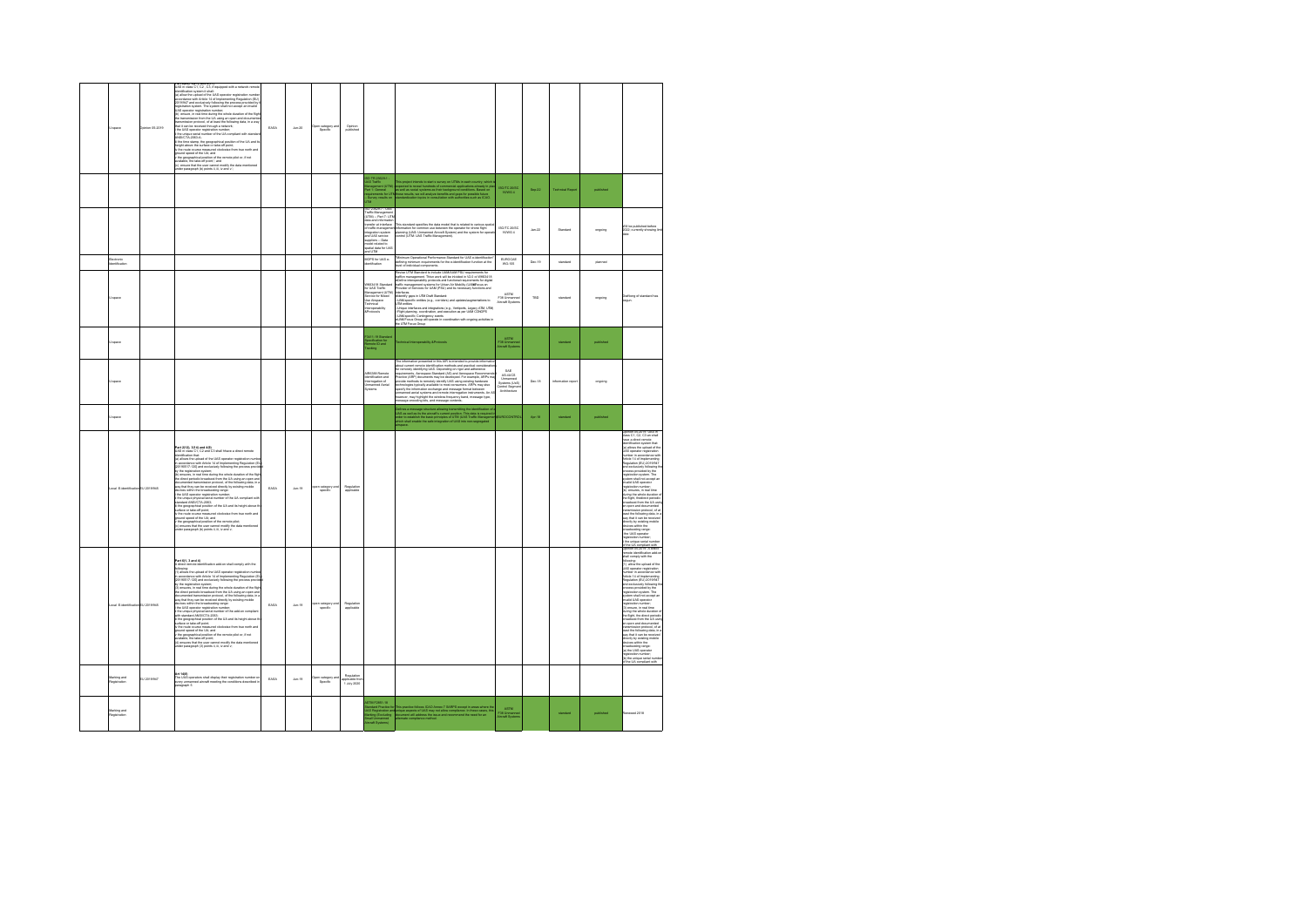|             |                                       |                    |                                                                                                                                                                                                                                                                                                                                                                                                                                                                                                                                                                                                                                                                                                                                                                                                                                                          |      |          |                            |                                         |                                                                                                                                                                                  |                                                                                                                                                                                                                                                                                                                                                                                                                                                                                                                                                                                         |                                                                                                                                                                                                                                                                                                                             |                    |                              |                    | onion 05-2019; be                                                                                                                                                                                                                             |
|-------------|---------------------------------------|--------------------|----------------------------------------------------------------------------------------------------------------------------------------------------------------------------------------------------------------------------------------------------------------------------------------------------------------------------------------------------------------------------------------------------------------------------------------------------------------------------------------------------------------------------------------------------------------------------------------------------------------------------------------------------------------------------------------------------------------------------------------------------------------------------------------------------------------------------------------------------------|------|----------|----------------------------|-----------------------------------------|----------------------------------------------------------------------------------------------------------------------------------------------------------------------------------|-----------------------------------------------------------------------------------------------------------------------------------------------------------------------------------------------------------------------------------------------------------------------------------------------------------------------------------------------------------------------------------------------------------------------------------------------------------------------------------------------------------------------------------------------------------------------------------------|-----------------------------------------------------------------------------------------------------------------------------------------------------------------------------------------------------------------------------------------------------------------------------------------------------------------------------|--------------------|------------------------------|--------------------|-----------------------------------------------------------------------------------------------------------------------------------------------------------------------------------------------------------------------------------------------|
|             | <b>Concerning</b>                     | <b>DJ 2019/945</b> | Plust 2(13), 2(15) and 4(15)<br>and its employee with a good substitute of the space of the space of the space<br>(a) you mission to be space (2) and space of the space of the space of<br>(a) you mission is based and space of the                                                                                                                                                                                                                                                                                                                                                                                                                                                                                                                                                                                                                    | EASA | $Am-19$  | en calegory as<br>Specific | Regulation<br>applicable                |                                                                                                                                                                                  |                                                                                                                                                                                                                                                                                                                                                                                                                                                                                                                                                                                         |                                                                                                                                                                                                                                                                                                                             |                    |                              |                    | or<br>space of the state of the state and the state matrix of<br>the state and the state of the state of the state of<br>the state of the state of the state of the state of<br>$\sim$ state of the state of the state<br>of the state of the |
|             | finition of zones                     | ELJ 2019/947       | irticle 15<br>Speratonal conditions for UAS geographical zones<br>- When defining UAS geographical zones for safety,<br>ecurity, privacy or environmental reasons, Member St<br>603/03), premery to move that the specific<br>constraints contain or all UAS operations, respect particular<br>conditions for certain or all UAS operations or request a pr<br>pperational authorization for certain or all UAS operati<br>itandards;<br>c) allow access to certain UAS classes only;<br>d) allow access only to UAS equipped with certain techni<br>eatures, in particular remote identification systems or ger<br>massima, in printende was consistent and the state of the SC 2.<br>The first particle and the state and the state of the SC 2. The basis of a risk assessment carried out by the<br>geographical zones in which UKS operators are ex | EASA | $Ann-19$ | en category a<br>Specific  | Regula<br>applicable fro<br>1 July 2020 |                                                                                                                                                                                  |                                                                                                                                                                                                                                                                                                                                                                                                                                                                                                                                                                                         |                                                                                                                                                                                                                                                                                                                             |                    |                              |                    |                                                                                                                                                                                                                                               |
|             | space                                 |                    |                                                                                                                                                                                                                                                                                                                                                                                                                                                                                                                                                                                                                                                                                                                                                                                                                                                          |      |          |                            |                                         | OPS for UAS Ge<br>Incing                                                                                                                                                         | -202 "semmum Operatorial<br>Iding" defining minimum requ<br>I level of individual compone                                                                                                                                                                                                                                                                                                                                                                                                                                                                                               | EUROCAL<br>WG-105                                                                                                                                                                                                                                                                                                           |                    | standard                     |                    |                                                                                                                                                                                                                                               |
|             | .<br>Google                           |                    |                                                                                                                                                                                                                                                                                                                                                                                                                                                                                                                                                                                                                                                                                                                                                                                                                                                          |      |          |                            |                                         | OPS for UAS                                                                                                                                                                      | nal Park<br>dard for UAS geo<br>mance Star<br>He for the ce                                                                                                                                                                                                                                                                                                                                                                                                                                                                                                                             | EUROCAL<br>WG-105                                                                                                                                                                                                                                                                                                           |                    |                              |                    |                                                                                                                                                                                                                                               |
|             | -space                                |                    |                                                                                                                                                                                                                                                                                                                                                                                                                                                                                                                                                                                                                                                                                                                                                                                                                                                          |      |          |                            |                                         | iarcapace series -<br>Inmanned Aircraft<br>Iystems (UAS) -<br>Iequirements<br>Iequirements                                                                                       | The contract of the probability of the state of contractors is covered.<br>The contract of the probability of the probability of the probability of<br>the contractors of the post-section in the contractors of the probability<br>of<br>A varreiro galeri to the plot when a potential bounch of aimpace<br>rehitters in defected to the plot of the UKA ankara as well as a varreng alert<br>betweenhole to the plot of the UKA ankara as well as a varrenge after<br>the pap<br>nami<br>sufficients zone.<br>as standard will be developed in coordination with EUROCAEWG !<br>" ** | ASD-STAN<br>DSWG8                                                                                                                                                                                                                                                                                                           | $5$ ep-21          | preEN / Europeae<br>standard | ongoing            |                                                                                                                                                                                                                                               |
|             |                                       |                    |                                                                                                                                                                                                                                                                                                                                                                                                                                                                                                                                                                                                                                                                                                                                                                                                                                                          |      |          |                            |                                         | coaso<br>urveillance UTM<br>kupplemental Data<br>Iervice Provider<br>SDSP) Performanc                                                                                            | ns<br>The objective is to define minimum performance standards for<br>Jurvelliance Supplemental Data Service Providers (ISOSP) equipmen<br>ind services to UAS Service Supplem/Providers (USS/USP) in a UA<br>nte lativosta is unos sarvos suspensar Preme in unosinose pri a unosinose de ministrati enciclo alla contra de<br>rente alla contra la contra del ministro del ministro del preme della contra del ministrati enciclo del preme<br>r                                                                                                                                      | ASTM F38                                                                                                                                                                                                                                                                                                                    |                    | Standard                     | ongoing            | nal review prior to ball                                                                                                                                                                                                                      |
|             |                                       |                    |                                                                                                                                                                                                                                                                                                                                                                                                                                                                                                                                                                                                                                                                                                                                                                                                                                                          |      |          |                            |                                         |                                                                                                                                                                                  | OWD 23629-5 UTM - Part 5: UTM functional structure<br>:<br>OWD 23629-8 UTM - Part & Remote identification                                                                                                                                                                                                                                                                                                                                                                                                                                                                               | ISO TC20 SC16<br>ISO TC20 SC16                                                                                                                                                                                                                                                                                              | Nov-21<br>$May-21$ | Standard<br>Standard         | ongoing<br>ongoing |                                                                                                                                                                                                                                               |
|             |                                       |                    |                                                                                                                                                                                                                                                                                                                                                                                                                                                                                                                                                                                                                                                                                                                                                                                                                                                          |      |          |                            |                                         | 000236297                                                                                                                                                                        | /TM - Part 7: Data model for spatial data                                                                                                                                                                                                                                                                                                                                                                                                                                                                                                                                               | ISO TC20 SC13                                                                                                                                                                                                                                                                                                               | Jap22              | Standard                     | ongoing            |                                                                                                                                                                                                                                               |
|             |                                       |                    |                                                                                                                                                                                                                                                                                                                                                                                                                                                                                                                                                                                                                                                                                                                                                                                                                                                          |      |          |                            |                                         | $0.23629 - 12$                                                                                                                                                                   | .<br>TM - Part 12: Requirements for UTM services and service provident                                                                                                                                                                                                                                                                                                                                                                                                                                                                                                                  | ISO TC20 SC18                                                                                                                                                                                                                                                                                                               | $Now-22$           | <b>Standard</b>              | ongoing            |                                                                                                                                                                                                                                               |
| $\mathbf 3$ |                                       |                    |                                                                                                                                                                                                                                                                                                                                                                                                                                                                                                                                                                                                                                                                                                                                                                                                                                                          |      |          |                            |                                         |                                                                                                                                                                                  |                                                                                                                                                                                                                                                                                                                                                                                                                                                                                                                                                                                         |                                                                                                                                                                                                                                                                                                                             |                    |                              |                    |                                                                                                                                                                                                                                               |
|             |                                       |                    |                                                                                                                                                                                                                                                                                                                                                                                                                                                                                                                                                                                                                                                                                                                                                                                                                                                          |      |          |                            |                                         |                                                                                                                                                                                  | <b>Command, Control and Communication</b>                                                                                                                                                                                                                                                                                                                                                                                                                                                                                                                                               |                                                                                                                                                                                                                                                                                                                             |                    |                              |                    |                                                                                                                                                                                                                                               |
|             | C3 datalink and                       |                    |                                                                                                                                                                                                                                                                                                                                                                                                                                                                                                                                                                                                                                                                                                                                                                                                                                                          |      |          |                            |                                         | <b>ADPS (SATCOM)</b>                                                                                                                                                             |                                                                                                                                                                                                                                                                                                                                                                                                                                                                                                                                                                                         | EUROCAE<br>WG-105                                                                                                                                                                                                                                                                                                           | $Dec-20$           | standard                     | ongoing            | omment resolutio                                                                                                                                                                                                                              |
|             | C3 datalink and<br>communication      |                    |                                                                                                                                                                                                                                                                                                                                                                                                                                                                                                                                                                                                                                                                                                                                                                                                                                                          |      |          |                            |                                         | ASTM F3002-14a<br>ASTM F3002-14a<br>Slanderd<br>Specification for<br>Design of the<br>Command and<br>Control System for<br>Ahcraft Systems<br>Ahcraft Systems<br>Ahcraft Systems | Inimum Operational Performance Stendard for the satellite Comm<br>nd Control Data Link<br>This specification is provided as a consensus standard in support of an<br>optication to a nation's governing avistion authority (GAA) for a permit<br>> optication surnal currenced aircraft system (xLAS) for commercial or<br>skitc                                                                                                                                                                                                                                                        | ASTM<br>F38 Unmanned<br>Aircraft Systems                                                                                                                                                                                                                                                                                    |                    | standard                     | published          | <b>Inder revision</b>                                                                                                                                                                                                                         |
|             | C3 datalink and<br>communication      |                    |                                                                                                                                                                                                                                                                                                                                                                                                                                                                                                                                                                                                                                                                                                                                                                                                                                                          |      |          |                            |                                         | 514 UxS<br>nert (UC                                                                                                                                                              | sia interface control document (ICD) apecifies all software<br>e Unmanned Systems (UxS) Control Segment Architectu<br>terfaces, messages, and data model.                                                                                                                                                                                                                                                                                                                                                                                                                               |                                                                                                                                                                                                                                                                                                                             |                    |                              | <b>cubilisting</b> |                                                                                                                                                                                                                                               |
|             | .<br>C3 datalink and<br>communication |                    |                                                                                                                                                                                                                                                                                                                                                                                                                                                                                                                                                                                                                                                                                                                                                                                                                                                          |      |          |                            |                                         | 15514A UuS<br>nirol Segmer<br>351 Architect<br>ment (ICD)                                                                                                                        | his interface control document (ICD) specifies all software service<br>te Unmanned Systems (UxS) Control Segment Architecture, inc<br>derfaces, messages, and data model.                                                                                                                                                                                                                                                                                                                                                                                                               | $\begin{array}{r} 5\mathrm{AE}\\ \mathrm{A5-4002}\\ \mathrm{Unramed}\\ \mathrm{5ynterra} \ (1\mathrm{ke5})\\ \mathrm{Cortsil} \ \mathrm{Segren}\\ \mathrm{Ardbidecture}\\ \mathrm{A5-4002}\\ \mathrm{Ardbitera} \ (1\mathrm{ke5})\\ \mathrm{5ynterra} \ (1\mathrm{ke5})\\ \mathrm{Cortsil} \ \mathrm{Segren}\\ \end{array}$ | Nov-15             |                              | ongoing            |                                                                                                                                                                                                                                               |
|             | C3 datalink and<br>communication      |                    |                                                                                                                                                                                                                                                                                                                                                                                                                                                                                                                                                                                                                                                                                                                                                                                                                                                          |      |          |                            |                                         | <b>MASS22A Unmanner</b><br>Jystems (UsS)<br>Control Segment<br>UCS) Architecture<br>echnical                                                                                     | The UCS incriming governance comprimes a set of policies, processed in<br>tendent of activities to establish considering and guality in the excellent<br>endopened of activiticiars aristical and documents. It provides<br>induces fo<br>ining policies, gu                                                                                                                                                                                                                                                                                                                            | $\frac{5\text{AE}}{\text{AE-QUGS}}$<br>Comanned<br>Systems (UxS<br>ontrol Segme<br>Architecture                                                                                                                                                                                                                             | Nov-15             |                              | ongoing            |                                                                                                                                                                                                                                               |
|             | C3 datalink and<br>communication      |                    |                                                                                                                                                                                                                                                                                                                                                                                                                                                                                                                                                                                                                                                                                                                                                                                                                                                          |      |          |                            |                                         |                                                                                                                                                                                  | is.<br>the using the AIRES15 EA Me<br>with the Unifed Modeling Langu<br>Ing of the Unifed Modeling Langu<br>Ing of the UCS Architectural Model<br>ISOS (ALANDOD)                                                                                                                                                                                                                                                                                                                                                                                                                        |                                                                                                                                                                                                                                                                                                                             |                    |                              |                    |                                                                                                                                                                                                                                               |
|             | C3 datalink and<br>communication      |                    |                                                                                                                                                                                                                                                                                                                                                                                                                                                                                                                                                                                                                                                                                                                                                                                                                                                          |      |          |                            |                                         | ntrol Segment<br>25) Architectu                                                                                                                                                  | Guide describes the content of the Rations<br>sion of the UCS Architectural Model and h<br>e UCS Architect<br>16 RSA M                                                                                                                                                                                                                                                                                                                                                                                                                                                                  |                                                                                                                                                                                                                                                                                                                             |                    |                              |                    |                                                                                                                                                                                                                                               |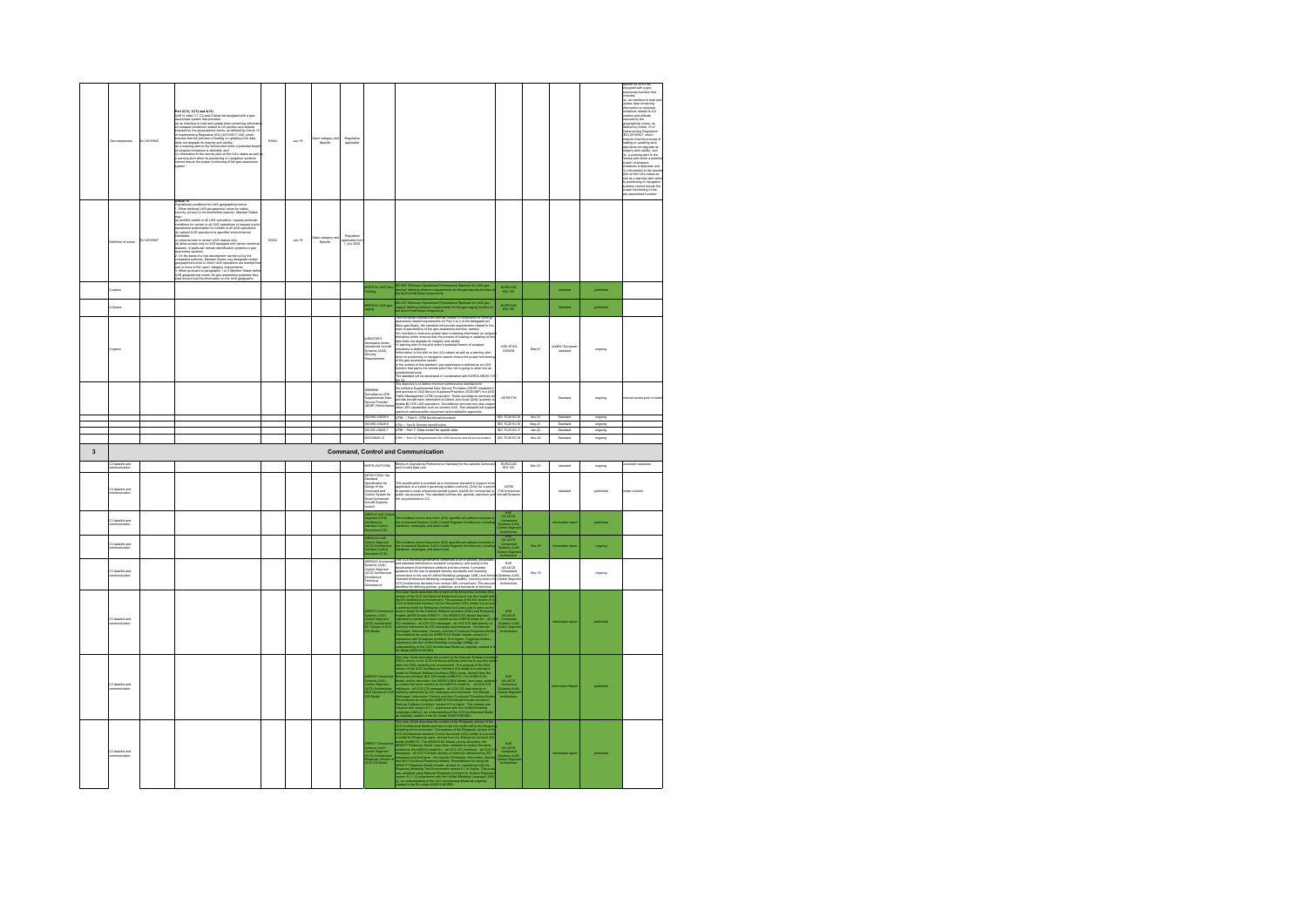| .<br>23 datalink and<br>xemmunication |  |  |  | ISOTA USS U<br>gment (UCS)<br>hilecture:<br>TRACE                                                                                                                                                          | izia i<br>1000126                                                                                                                                                                                                                                                                                                                                                       |                                                                                 |        |          |           |                                                                                                   |
|---------------------------------------|--|--|--|------------------------------------------------------------------------------------------------------------------------------------------------------------------------------------------------------------|-------------------------------------------------------------------------------------------------------------------------------------------------------------------------------------------------------------------------------------------------------------------------------------------------------------------------------------------------------------------------|---------------------------------------------------------------------------------|--------|----------|-----------|---------------------------------------------------------------------------------------------------|
| 23 datalink and<br>communication      |  |  |  |                                                                                                                                                                                                            | the University Aircraft System (UAS) Control of the una transferred from the United States Officers<br>are used (OSO) to SAF International in April 2015<br>mixed of the UCS Architecture Library Research Control of the UCS Archi                                                                                                                                     | SAE<br>AS-4UCS<br>Unmanned<br>Systems (Uch<br>Control Segme<br>Architecture     |        |          |           |                                                                                                   |
| .<br>Childalink and<br>ommunication   |  |  |  |                                                                                                                                                                                                            |                                                                                                                                                                                                                                                                                                                                                                         | SAE<br>AS-4UCS<br>Unmanned<br>Systems (Ux)<br>Control Segme<br>Architecture     |        |          |           |                                                                                                   |
| 13 datalink and                       |  |  |  | šerna (UsS)<br>štol Segme                                                                                                                                                                                  | Sourner! is the reconstant user<br>space (USS) Architecture.<br>annel Systems (USS) Corbol Segment (UCS) Architecture.<br>in as the official designation of the USS Architecture. SAE<br>ultime an referenced herein. The other publicatio                                                                                                                              | SAE<br>AS-4UCS<br>Unmanned<br>Systems (Ux<br>Control Segm                       |        |          |           |                                                                                                   |
| .<br>Didatalink and<br>Venezurinston  |  |  |  |                                                                                                                                                                                                            | ducts. The UCS<br>ta for UCS products. The U<br>on are UCS software comp<br>provide one or more UCS<br>ecilication<br>on a that po<br>of UCS systems that employ one or more<br>or of UCS products is determined by assessed to the UCS product description to the U<br>roduct description includes test artifacts.                                                     | SAE<br>AS-4UCS<br>Unmanned<br>Vetera (Lix<br>onted Segm<br>Anhiberton           |        | dandard  |           |                                                                                                   |
| 23 datalink and<br>vereniminen        |  |  |  | áerna (UsS)<br>sírol Segment<br>15) Architectur                                                                                                                                                            | recaps the content of the A50518 UC1<br>leacribed in detail in A50512 UC5 Arch<br>ion. The purpose of the UC5 Architects<br><br>scription. The purpose of the UCS Architecture<br>uthore as shown in the ASIS12 UCS Architecture as shown in the ASIS12 UCS Architecture<br>scription. Preconditions for using the ASI<br>state in Asian and the final presented and th | SAE<br>AS-6UCS<br>Systems (Ltd<br>Systems (Ltd)<br>Control Segm<br>Architecture |        |          |           |                                                                                                   |
| datalink and<br>nmanication           |  |  |  |                                                                                                                                                                                                            | The UCS technical governance comprises a set of policies, processed in<br>the distributed derivation to establish considered parts in the desired<br>derivation of accidentate artificial and documents. It provides<br>policies for th<br>process<br>y in the<br>sides                                                                                                 | SAE<br>AS-4UCS<br>Unmanned<br>Systems (Uxi<br>Iontrol Segm<br>Architecture      |        |          |           |                                                                                                   |
|                                       |  |  |  | W38931 Evaluat<br>AstalResponse<br>RobofManeuverin<br>nussensmessen<br>Maintain Position a<br>Orientation                                                                                                  | A suite of standard test methods has been developed to measure<br>manuversibility, endurance,communications, durability,<br>ogisitics,autonomy, and safety to guide purchasing decisions,suppor<br>operator training and measure profic                                                                                                                                 | ASTM<br>ES4 Homela<br>Security<br>Applications                                  | Apr-18 | anastasi | ongoing   | Publication Delayed -Full<br>Committee Meting Feb 28<br>Mar 2 2018 for adudication<br>of comments |
|                                       |  |  |  | W38932 Evalua<br>ии <i>звед ш</i> ешава<br>AerialResponse<br>Roboß/aneuvering:<br>Orbit a Point                                                                                                            | .<br>manueverability, endurance,communications, durability,<br>logialics,audonomy, and safety in guide purchasing decisions,supp<br>operator training and measure proficiency.<br>operator training and measure proficiency.                                                                                                                                            | ASTM<br>ES4 Homelan<br>Security<br>Applications                                 | Apr-18 | standard | ongoing   | Publication Delayed -Full<br>Committee Meting Feb 28<br>Mar 2 2018 for adudication<br>of comments |
|                                       |  |  |  | MS8933 Evaluate<br>AntalResponse<br>RobofManeuverit<br>RobofManeuverit<br>Avoid Static<br>Obetacles                                                                                                        | 4 xulla of standard feat melitode has been developed to measure<br>manuvershills), endurance,communications, durability,<br>ogisitics,sudonomy, and safety to guide purchesing decisions,supp<br>operator training and measure proficie                                                                                                                                 | ASTM<br>E54 Homelan<br>Security<br>Applications                                 | Jun-18 | standard | ongoing   |                                                                                                   |
|                                       |  |  |  | WK58934 Evaluate<br>AntalResponse<br>RobofManeuvering:<br>Pass: Through<br>Openings                                                                                                                        | .<br>nanaeverability, endarance,commanications, durability,<br>nanaeverability, endarance,commanications, durability,<br>ogénice training and measure proficiency.<br>sperator training and measure proficiency.                                                                                                                                                        | ASTM<br>ES4 Homelan<br>Security<br>Applications                                 | Apr-18 | standard | ongoing   | Publication Delayed -Full<br>Committee Meting Feb 28<br>Mar 2 2018 for adudication<br>of comments |
|                                       |  |  |  | WC38935 Evaluate<br>AntalResponse<br>RobofManeuvering<br>Land Accurately<br>(lettcal)                                                                                                                      | A suite of standards leat methods has been developed to measure<br>manusversibility, endurance,communications, durability,<br>logistics,sudonomy, and safety to gaide purchasing decisions,suppo<br>operator training and measure profi                                                                                                                                 | ASTM<br>E54 Homela<br>Security<br>Application                                   | Apr-18 | standard | ongoing   | Publication Delayed -Full<br>Committee Meting Feb 28<br>Mar 2 2018 for adudication<br>of comments |
| )<br>Distallink and                   |  |  |  | WC58942 Evaluati<br>AerialResponse<br>RobofRadio<br>ommunication<br>ange : Line of Si                                                                                                                      | 4 xwile of stendards leat methode has been developed to measure<br>manuvershility, endurance,communications, durability,<br>opielice,sudonomy, and safety to guide purchasing decisions,suppo<br>operator training and measure proficie                                                                                                                                 | ASTM<br>E54 Homela<br>Security<br>Application                                   | Apr-18 | standard | ongoing   | Publication Delayed -Full<br>Committee Meting Feb 28<br>Mar 2 2018 for adudication<br>of comments |
| .<br>23 datalink and<br>xemmunication |  |  |  | WS9941 Evaluation<br>AntalResponse<br>RobolRado<br>Communications<br>Renge: Non Line of<br>Sight                                                                                                           | i suite of stendards leat methods has been developed to measure<br>namewershility, endurance,communications, durability,<br>spiritics,autonomy, and safety to gaide purchasing decisions,supp.<br>perator training and measure proficie                                                                                                                                 | ASTM<br>ES4 Homelan,<br>Security<br>Applications                                | Apr-18 | standard | ongoing   | Publication Delayed -Full<br>Committee Meting Feb 28<br>Mar 2 2018 for adudication<br>of comments |
| .<br>23 datalink and<br>xemmunication |  |  |  | : ANAG 4550<br>Isroperable<br>Isromand and                                                                                                                                                                 | .<br>Common standard Line-Of-Sight command and control data link fo<br>afe and reliable operation of unmanned systems within a joint, cos<br>nd controlled aimpace operating emironment.                                                                                                                                                                                | NATO<br>AGUCO                                                                   |        | standard | published |                                                                                                   |
|                                       |  |  |  | SAD5855 Improving<br>Navigation Solutions<br>Uning Raw<br>Measurements from<br>Global Navigation<br>Satellite System<br>(GN55) Receivers                                                                   | .<br>This recommended practice provides users with the technical<br>2023 receiver measurements for inproved unmanned vehicle navig<br>20125 no<br>Iolutions.                                                                                                                                                                                                            | SMCPNT Position<br>Navigation, and<br>Timing Committe                           | Mar-19 | standard | ongoing   |                                                                                                   |
|                                       |  |  |  | SAD0857<br>Requirements for a<br>Terrestial Based<br>Position, Navigation<br>System to Improve<br>System to Improve<br>Infrastructure<br>Critical Emased Critical<br>Security<br>Security<br>aura<br>Siriv | his recommended practice defines the technical requirements for a<br>meshisi-based PNT system to improve vehicle (e.g. unmanned, aesi<br>curdi, maritime) positioninghavigation solutions and ensure critical<br>hastructure security,                                                                                                                                  | <b>SMCPNT Positio</b><br>Navigation, and<br>Timing Committe                     | Mar-19 | standard | ongoing   |                                                                                                   |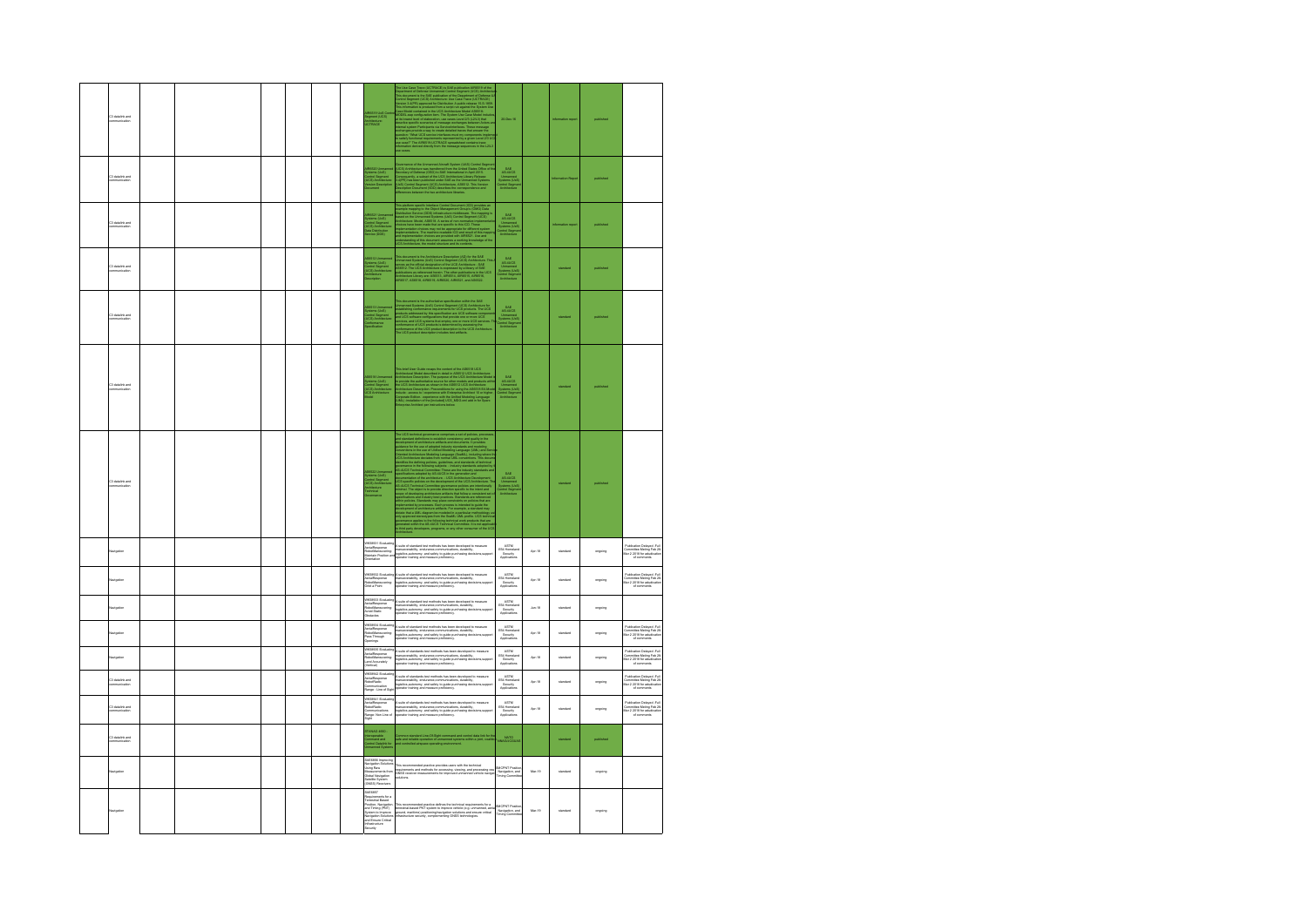|           | .<br>C3 datalink and<br>remmerkniken                                         |                      |                                                                                                                                                                                                                                            |      |                   |                           |                          | MASPS on C3<br>Spectrum<br>Management for the<br>5030/5091 MHz ban                                                                                                                                              | Minimun Aviation Systems Performance Standard defining requirem<br>for the management of the 5030/5091 MHz band fir use by C2 Link<br>Services                                                                                             | EUROCAE<br>WG-105                                                   | $Dec-20$           | standard                      | ongoing   |                                                                                                                                                                                                                                                                      |
|-----------|------------------------------------------------------------------------------|----------------------|--------------------------------------------------------------------------------------------------------------------------------------------------------------------------------------------------------------------------------------------|------|-------------------|---------------------------|--------------------------|-----------------------------------------------------------------------------------------------------------------------------------------------------------------------------------------------------------------|--------------------------------------------------------------------------------------------------------------------------------------------------------------------------------------------------------------------------------------------|---------------------------------------------------------------------|--------------------|-------------------------------|-----------|----------------------------------------------------------------------------------------------------------------------------------------------------------------------------------------------------------------------------------------------------------------------|
|           | C3 datalink and<br>communication                                             |                      |                                                                                                                                                                                                                                            |      |                   |                           |                          |                                                                                                                                                                                                                 |                                                                                                                                                                                                                                            | EUROCAE<br>WG-105                                                   | Mar-19             | guidance                      | publise   |                                                                                                                                                                                                                                                                      |
|           |                                                                              |                      |                                                                                                                                                                                                                                            | DASA |                   |                           |                          |                                                                                                                                                                                                                 |                                                                                                                                                                                                                                            |                                                                     |                    |                               |           |                                                                                                                                                                                                                                                                      |
|           | yber security                                                                | EL 2019/945          | Part 3(8) and 4(12)<br>UAS in claus C2 and C3 shall be equipped with a data link<br>prolected against unauthorised access to the command and<br>control Anctions;                                                                          |      | $_{\text{Am-12}}$ | open                      | Regulation<br>applicable |                                                                                                                                                                                                                 |                                                                                                                                                                                                                                            |                                                                     |                    |                               |           |                                                                                                                                                                                                                                                                      |
|           | yber security                                                                |                      |                                                                                                                                                                                                                                            |      |                   |                           |                          | SPS on RPAS C                                                                                                                                                                                                   | prements for the application of Security measures to the UAS CO<br>the control of the control of the control of                                                                                                                            | EUROCAE<br>WG-105                                                   | Jan-19             | standard                      | on hold   |                                                                                                                                                                                                                                                                      |
|           | C3 datalink and<br>communication<br>C3 datalink and<br>communication         | <b>EASA Decision</b> | 50#6 Cl link performance is appropriate for the operation                                                                                                                                                                                  | EASA | $OCD$ 19          | Specific                  | published                | uidance on RPAS<br>3 security                                                                                                                                                                                   | .<br>Guidance material for the application of the MASPS listed above                                                                                                                                                                       | EUROCAE<br>WG-105                                                   | Dec-19             | guidance                      | on hold   |                                                                                                                                                                                                                                                                      |
|           | C3 datalink and<br>communication                                             | <b>ASA Decisio</b>   | .<br>50#16 Malti crew coordination. <u>(Cr</u><br>resmunication devices)                                                                                                                                                                   | DASA | Q <sub>19</sub>   | Specto                    | published                |                                                                                                                                                                                                                 |                                                                                                                                                                                                                                            |                                                                     |                    |                               |           |                                                                                                                                                                                                                                                                      |
|           |                                                                              |                      |                                                                                                                                                                                                                                            |      |                   |                           |                          | asa                                                                                                                                                                                                             | Minimum Operational Performance Specification for UAS<br>Communications by 4GLTE                                                                                                                                                           | EUROCAE<br>WG-105                                                   | $_{\rm Jup-22}$    | standard                      | ongoing   |                                                                                                                                                                                                                                                                      |
|           |                                                                              |                      |                                                                                                                                                                                                                                            |      |                   |                           |                          |                                                                                                                                                                                                                 |                                                                                                                                                                                                                                            |                                                                     |                    |                               |           |                                                                                                                                                                                                                                                                      |
| $\pmb{4}$ |                                                                              |                      |                                                                                                                                                                                                                                            |      |                   |                           |                          | <b>Detect and Avoid</b>                                                                                                                                                                                         |                                                                                                                                                                                                                                            |                                                                     |                    |                               |           |                                                                                                                                                                                                                                                                      |
|           | box bnd box                                                                  |                      |                                                                                                                                                                                                                                            |      |                   |                           |                          | .<br>202                                                                                                                                                                                                        | Animum Aviation System Performance Standard for DAA (Traffic) in<br>Isas A-C airspaces under IFR                                                                                                                                           | EUROCAE<br>WG-105                                                   | $_{\text{tan-20}}$ | standard                      | ongoing   |                                                                                                                                                                                                                                                                      |
|           |                                                                              |                      |                                                                                                                                                                                                                                            |      |                   |                           |                          |                                                                                                                                                                                                                 | )<br>perational Services and Environmen<br>Jass D-G aimpaces under VFR/FR                                                                                                                                                                  | EUROCAL<br>WG-105                                                   | jan-19             |                               |           |                                                                                                                                                                                                                                                                      |
|           | tect and avoid                                                               |                      |                                                                                                                                                                                                                                            |      |                   |                           |                          | ASPS                                                                                                                                                                                                            | Minimum Aviation System Performance Standard (Dnd-to-end<br>Requirements at system level) for DAA against conflicting traffic for<br>RPAS operating under IFR and VFR in all aimpace classes                                               | EUROCAE<br>WG-105                                                   | Des21              | standard                      | ongoing   |                                                                                                                                                                                                                                                                      |
|           | tect and avoid                                                               |                      |                                                                                                                                                                                                                                            |      |                   |                           |                          | ops                                                                                                                                                                                                             | nimum Operational Performance Standard (Requirements at<br>supment level) for DAA against conflicting traffic for RPAS ope<br>der IFR and VFR in all aimpace classes                                                                       | EUROCAE<br>WG-105                                                   | $_{349-23}$        | standard                      | planned   |                                                                                                                                                                                                                                                                      |
|           | lect and avoid                                                               |                      |                                                                                                                                                                                                                                            |      |                   |                           |                          | sto                                                                                                                                                                                                             | 1-257 OperatoralServio<br>ry Low Level Operations                                                                                                                                                                                          | EUROCAE<br>WG-105                                                   | Jun-20             | standard                      | published |                                                                                                                                                                                                                                                                      |
|           | box bns bas                                                                  |                      |                                                                                                                                                                                                                                            |      |                   |                           |                          | ors                                                                                                                                                                                                             | inimum Operational Performance Standard (Requi<br>șulprnent level) for DAA at Very Low Level (VLL)                                                                                                                                         | EUROCAE<br>WG-105                                                   | $Dec-23$           | standard                      | planned   |                                                                                                                                                                                                                                                                      |
|           | lect and avoid                                                               |                      |                                                                                                                                                                                                                                            |      |                   |                           |                          | FANRED 4811 Ed<br>AEP- 101 Ed. A<br>1.1 "UAS sense<br>5 avoid"                                                                                                                                                  | sesu comprenensive guidance and recommended practice for<br>slopment of Senae and Avioid systems, referencing and provid<br>lance recarding acolication of existing standards and best crac                                                | NATO<br>FINAS                                                       | Feb-18             | guide                         | published |                                                                                                                                                                                                                                                                      |
|           | ect and avoid                                                                |                      |                                                                                                                                                                                                                                            |      |                   |                           |                          | M2-20<br>eclication for<br>fect and Avoid<br>ferrance<br>quirements                                                                                                                                             | tance standards<br>Indard under annex to define<br>The standards for DAA system<br>o amalier UAS BLVOS operati<br>craft in lower altitude aimpace                                                                                          | ASTM<br>Fäll Unma<br>Niscraft Sve                                   |                    |                               |           |                                                                                                                                                                                                                                                                      |
|           | ect and avoid                                                                |                      |                                                                                                                                                                                                                                            |      |                   |                           |                          | 052559 Text<br>Method<br>for DAA                                                                                                                                                                                | Counting systems and sensors<br>Comprehensive DAA Standard under annex to define leat methods<br>AND minimum performance standards for DAA systems and sensors<br>spplicable to smaller UAS BLVOS operations for the protection of<br>mann | ASTM<br>F38 Unmanned<br>Aircraft Systems                            | $_{\text{20-12}}$  | standard                      | ongoing   | Norking Group formed unde<br>seres of reference. Number<br>thanged to WWG 2009 instead<br>of WKG2008                                                                                                                                                                 |
| 5         |                                                                              |                      |                                                                                                                                                                                                                                            |      |                   |                           |                          | <b>RPAS Automation</b>                                                                                                                                                                                          |                                                                                                                                                                                                                                            |                                                                     |                    |                               |           |                                                                                                                                                                                                                                                                      |
|           |                                                                              |                      |                                                                                                                                                                                                                                            |      |                   |                           |                          |                                                                                                                                                                                                                 |                                                                                                                                                                                                                                            |                                                                     |                    |                               |           |                                                                                                                                                                                                                                                                      |
|           | rvelopment<br>surance (Sof                                                   |                      |                                                                                                                                                                                                                                            |      |                   |                           |                          | neard Prace<br>Incola to Sale<br>and Flight<br>write of<br>terms Contain<br>plax Functor<br>plax Functor                                                                                                        | se entroise practica delines design and test best practices that if<br>lowed, would provide guidence to an applicant for providing estimate<br>the chil aviation authority (CAA) that the flight behavior of an<br>meaned aircast syste    | ASTM<br>F38 Umman<br>Aircraft Syste                                 |                    |                               |           | AA Notice Of Availab<br>(NOA) Pending approve<br>of ASTM WK57659 as<br>foundational document                                                                                                                                                                         |
|           | takeoff, Landing,<br>taxing                                                  |                      |                                                                                                                                                                                                                                            |      |                   |                           |                          | ASTM WK05056<br>Nivision to ASTM<br>revision to ASTM<br>F3269<br>Shedard Practice fo<br>Methods to Safely<br>Bound Fight<br>Dimanned Aircraft<br>Systems Containing<br>Systems Containing<br>Systems Containing |                                                                                                                                                                                                                                            | ASTM<br>F38 Unmanned<br>Aircraft Systems                            | petember 2019      | standard                      | ongoing   | Draft Under Dev                                                                                                                                                                                                                                                      |
|           | utomatic modes<br>akeoff, Landing,                                           |                      |                                                                                                                                                                                                                                            |      |                   |                           |                          | 02520500                                                                                                                                                                                                        | xerasceae)<br>d Landing                                                                                                                                                                                                                    | EUROCAL<br>WG-105                                                   |                    | standard                      | published |                                                                                                                                                                                                                                                                      |
|           | domatic modes.<br>usoff, Landing.<br>oing<br>Armatic modes                   |                      |                                                                                                                                                                                                                                            |      |                   |                           |                          | uses.                                                                                                                                                                                                           | .<br>1-203 Minimum Aviation System Performance Standard (End-t<br>quirements at system level) for Automatic Take-Off and Landi                                                                                                             | EUROCAE<br>WG-105                                                   | $_{\rm Jup20}$     | standard                      | published |                                                                                                                                                                                                                                                                      |
|           | off, Landing,<br>sing.                                                       |                      |                                                                                                                                                                                                                                            |      |                   |                           |                          | D-251 OSED<br><b>ASPS</b>                                                                                                                                                                                       | <b>donal Services and Enironment Description for Aut</b><br>nimum Aviation System Performance Standard (End-to-end<br>epirements at system level) for Automatic Taxing                                                                     | EUROCA<br>WG-105                                                    | $_{\text{Jup-20}}$ | $\text{standard}$<br>standard | published |                                                                                                                                                                                                                                                                      |
|           | domatic modes,<br>seoff, Landing,<br>ing<br>nergency<br>covery/ter<br>sterna | EU 2019/945          | Parts 2(7), 3(7) and 4(5)<br>A UAS Chase Ct; (22 and C3 shalt<br>In case of a loss of data link, have a reliable and predictable<br>trained for the UA to recover the data link or lerminate the<br>fight in a way that reduces the effect | EASA | $_{\text{Am-19}}$ | en category a<br>specific | Regulation<br>applicable |                                                                                                                                                                                                                 |                                                                                                                                                                                                                                            | EUROCAE<br>WG-105                                                   |                    |                               | ongoing   | Opinion 05-2019: in case<br>a loss of the command are<br>control link, have a relable<br>and predictable method fo<br>the UA to recover the<br>command and control link<br>terminate the fight in a war<br>hat reduces the effect on<br>hird parties in the air or c |
|           | nargancy<br>coveryhamis<br>stoma                                             |                      |                                                                                                                                                                                                                                            |      |                   |                           |                          | 0253 05ED                                                                                                                                                                                                       | erational Services a<br>wrgency Recovery                                                                                                                                                                                                   | EUROCAL<br>WG-105                                                   | Dec-18             | standard                      | published |                                                                                                                                                                                                                                                                      |
|           | mergency<br>covery/tem<br>where                                              |                      |                                                                                                                                                                                                                                            |      |                   |                           |                          |                                                                                                                                                                                                                 | .<br>201 Meimum Aviation System Performance Standard (End-to-<br>quirements at system level) for automation and Emergency Rec                                                                                                              | EUROCAE<br>WG-105                                                   | $_{\rm Jup20}$     |                               | publish   |                                                                                                                                                                                                                                                                      |
| 6         |                                                                              |                      |                                                                                                                                                                                                                                            |      |                   |                           |                          | Design & Airworthiness                                                                                                                                                                                          |                                                                                                                                                                                                                                            |                                                                     |                    |                               |           |                                                                                                                                                                                                                                                                      |
|           | velopment<br>urance (Sc                                                      |                      |                                                                                                                                                                                                                                            |      |                   |                           |                          | <b>M F315</b>                                                                                                                                                                                                   |                                                                                                                                                                                                                                            | ASTM<br>F39 Aircraft<br>Systems                                     |                    | standard                      |           | This will be reference in A<br>for Special Class §21.17(b)<br>To be uses where<br>appropriate in lets of DO<br>178. NEW DELIVERABLE                                                                                                                                  |
|           | <b>UA Design and</b><br>Airworthiness                                        |                      |                                                                                                                                                                                                                                            |      |                   |                           |                          |                                                                                                                                                                                                                 |                                                                                                                                                                                                                                            | SAE<br>S-41AUS 1<br>Chilecture<br>Systems<br>Committe               |                    | standard                      | publishe  |                                                                                                                                                                                                                                                                      |
|           | .<br>UA Design and<br>Aireorthiness                                          |                      |                                                                                                                                                                                                                                            |      |                   |                           |                          | 36848 JAUS<br>rvice Interface<br>Snition Lancus                                                                                                                                                                 |                                                                                                                                                                                                                                            | SAE<br>US-41AUS J<br>Architecture<br>Unmanne<br>Systems<br>Committe |                    | standard                      |           |                                                                                                                                                                                                                                                                      |
|           | UA Design and<br>Airworthiness                                               |                      |                                                                                                                                                                                                                                            |      |                   |                           |                          | SEOEZ JAUS<br>Ission Spooling<br>Invine Set                                                                                                                                                                     |                                                                                                                                                                                                                                            | SAE<br>S-414US J<br>rchilecture<br>Unmanne<br>Systems<br>Committe   |                    |                               |           |                                                                                                                                                                                                                                                                      |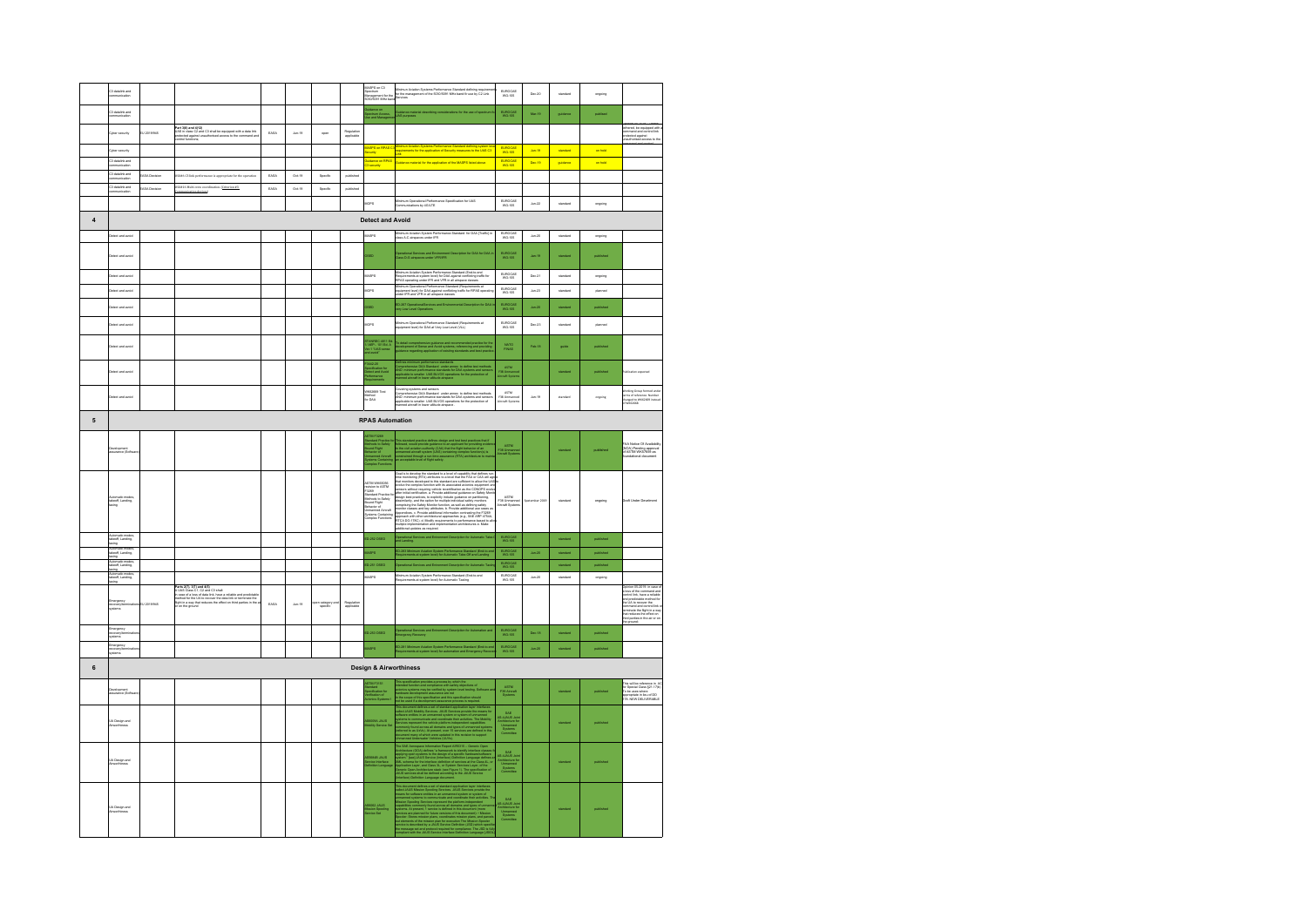| <b>JA Design and</b><br>Unvorthiness  |  |  |  | EOSO JAUS<br>Vironment Si<br>nóne Sat                                                                                                                                                                                                                                                                                                                                                                                                                                                                                                  |                                                                                                                                                                                                                                         | SAE<br>SS-41AUS Joir<br>Architecture fo<br>Committee<br>Committee             |                  | dandard               |                     |  |
|---------------------------------------|--|--|--|----------------------------------------------------------------------------------------------------------------------------------------------------------------------------------------------------------------------------------------------------------------------------------------------------------------------------------------------------------------------------------------------------------------------------------------------------------------------------------------------------------------------------------------|-----------------------------------------------------------------------------------------------------------------------------------------------------------------------------------------------------------------------------------------|-------------------------------------------------------------------------------|------------------|-----------------------|---------------------|--|
|                                       |  |  |  | ASEO40 JAUS HM<br>Service Set                                                                                                                                                                                                                                                                                                                                                                                                                                                                                                          |                                                                                                                                                                                                                                         | SAE<br>S-4JAUS Joir<br>Architecture fo<br>Unmanned<br>Systems<br>Committee    |                  |                       |                     |  |
| <b>JA Design and</b><br>Unvorthiness  |  |  |  | ASS710A.JA<br>Service Set                                                                                                                                                                                                                                                                                                                                                                                                                                                                                                              |                                                                                                                                                                                                                                         | SAE<br>AS-41AUS Joi<br>Architecture fo<br>Urmanned<br>Systems<br>Committee    |                  |                       |                     |  |
| JA Design and<br>Unvorthiness         |  |  |  | RP6012A JAUS<br>ompliance and<br>teroogrability Pi                                                                                                                                                                                                                                                                                                                                                                                                                                                                                     |                                                                                                                                                                                                                                         | SAE<br>AS-414US Joir<br>Architecture for<br>University<br>Committee           |                  | ecommend<br>practice  | <b>Park Backage</b> |  |
| UA Design and<br>Airworthiness        |  |  |  | .<br>Tanaport<br>Jonaiderationa                                                                                                                                                                                                                                                                                                                                                                                                                                                                                                        | is for the                                                                                                                                                                                                                              | SAE<br>AS-414US Job<br>Architecture fo<br>Unmanned<br>Systems<br>Committee    |                  |                       | published           |  |
| <b>JA Design and</b><br>Unvorthiness  |  |  |  | (SSODGA JA)<br>Tanaport<br>Inarifiration                                                                                                                                                                                                                                                                                                                                                                                                                                                                                               |                                                                                                                                                                                                                                         | SAE<br>AS-4JAUS Job<br>Architecture St<br>Systems<br>Committee                |                  | standard              |                     |  |
| <b>UA Design and</b><br>Airworthiness |  |  |  | 091 JAUS<br>anned Gr<br>ide Servic                                                                                                                                                                                                                                                                                                                                                                                                                                                                                                     |                                                                                                                                                                                                                                         | SAE<br>AS-41AUS Joint<br>Architecture for<br>Systems<br>Committee             |                  |                       |                     |  |
| .<br>A Design and<br>Vreorfhiness     |  |  |  | ITA JAUS<br>Jakot Se                                                                                                                                                                                                                                                                                                                                                                                                                                                                                                                   |                                                                                                                                                                                                                                         | SAE<br>AS-43435 368<br>Architecture fo<br>Committee<br>Committee              |                  | standard              | published           |  |
| JA Design and<br>Unvorthiness         |  |  |  | P6227 JAU<br>Isaging ove<br>G Data<br>Iribution Se                                                                                                                                                                                                                                                                                                                                                                                                                                                                                     |                                                                                                                                                                                                                                         | Sea<br>AS-41AUS Join<br>Architecture for<br>Systems<br>Committee              |                  | recomment<br>practice |                     |  |
| .<br>A Design and<br>Vreorthiness     |  |  |  | sitecture<br>nework for<br>sanned Sv                                                                                                                                                                                                                                                                                                                                                                                                                                                                                                   |                                                                                                                                                                                                                                         | SAE<br>AS-41AUS Job<br>Architecture fo<br>Unmanned<br>Systems<br>Committee    |                  |                       |                     |  |
| UA Design and<br>Airworthiness        |  |  |  | RSEE4A JAUS<br>Hory and Dome                                                                                                                                                                                                                                                                                                                                                                                                                                                                                                           | s purpose of this SAE As<br>nform the reader of the e<br>he Joint Anchilecture for                                                                                                                                                      | SAE<br>S-4JAUS Job<br>Architecture fo<br>Committee<br>Committee               |                  |                       | published           |  |
| .<br>UA Design and<br>Airworthiness   |  |  |  | 456062A JAUS<br>Maalon Spooling<br>Service Set                                                                                                                                                                                                                                                                                                                                                                                                                                                                                         | ed JAUS M                                                                                                                                                                                                                               | SAE<br>AS-41AUS Job<br>Architecture fo<br>Committee<br>Committee              |                  | standard              |                     |  |
| .<br>A Design and<br>Unvorthiness     |  |  |  | ASS111 JAUS<br>Unmaned Martim<br>Vehicle Service Se                                                                                                                                                                                                                                                                                                                                                                                                                                                                                    | sument defines a message-passing interface for services<br>sing the platform-specific capabilities common across<br>ed maritime vehicles.                                                                                               | SML<br>AS-4JAUS Joint<br>Architecture for<br>Unmanned<br>Systems<br>Committee | $_{\rm{248-12}}$ | standard              | ongoing             |  |
| .<br>A Design and<br>Vreorthiness     |  |  |  | ASEG71 Text Pn<br>for UAS<br>Reciprocating<br>(Intermittent) En<br>as Primary Thru<br>Mechanism                                                                                                                                                                                                                                                                                                                                                                                                                                        | This standard is beholded to provide a method (or northela) to define<br>the standard in the standard control of the standard control of the<br>standard control of the standard standard in the standard control of<br>the standard c  | 540<br>E-39 Unmanne<br>Recraft Propulsic<br>Committee                         | $May-12$         | standard              | ongoing             |  |
| .<br>A Design and<br>Vreorthiness     |  |  |  | Silvene Ground<br>www.lamin.mar<br>$\begin{array}{l} \textit{m3349494} \textit{Grouard} \\ \textit{lognormal} \\ \textit{proposition} \\ \textit{proposition} \\ \textit{to} \\ \textit{to} \\ \textit{to} \\ \textit{to} \\ \textit{to} \\ \textit{to} \\ \textit{to} \\ \textit{to} \\ \textit{to} \\ \textit{to} \\ \textit{to} \\ \textit{to} \\ \textit{to} \\ \textit{to} \\ \textit{to} \\ \textit{to} \\ \textit{to} \\ \textit{to} \\ \textit{to} \\ \textit{to} \\ \textit{to} \\ \textit{to} \\ \textit{to} \\ \textit{to}$ |                                                                                                                                                                                                                                         | 540<br>E-39 Unmanne<br>Aircraft Propulsi<br>Committee                         | Jan-19           | standard              | planned             |  |
| <b>IA Design and</b><br>invortiness   |  |  |  | Sirees Propeller<br>ubs                                                                                                                                                                                                                                                                                                                                                                                                                                                                                                                |                                                                                                                                                                                                                                         | SAE<br>E-39 Unmann<br>Aircraft Propuls<br>Committee                           | 3419             | standard              | planned             |  |
| <b>IA Design and</b><br>invortiness   |  |  |  | <b>Peere Propeler</b><br>strukke Report                                                                                                                                                                                                                                                                                                                                                                                                                                                                                                |                                                                                                                                                                                                                                         | SAE<br>E-39 Unmann<br>Nrondi Committee                                        | $Aug-19$         |                       | ongoing             |  |
| JA Design and<br>Unvorthiness         |  |  |  | AIREGEZ Ice<br>Profection for<br>Unimanned Aetal<br>Vehicles                                                                                                                                                                                                                                                                                                                                                                                                                                                                           | A review of icing materials that would be educational to a designer of a<br>UAV los protection system is provided. Additionally, the differences<br>between unmanned and manned iso protection systems are explored<br>along with a dis | SAE AC-9C<br>Aircraft long<br>Technology<br>Committee                         | Dec-18           | formation repo        | ongoing             |  |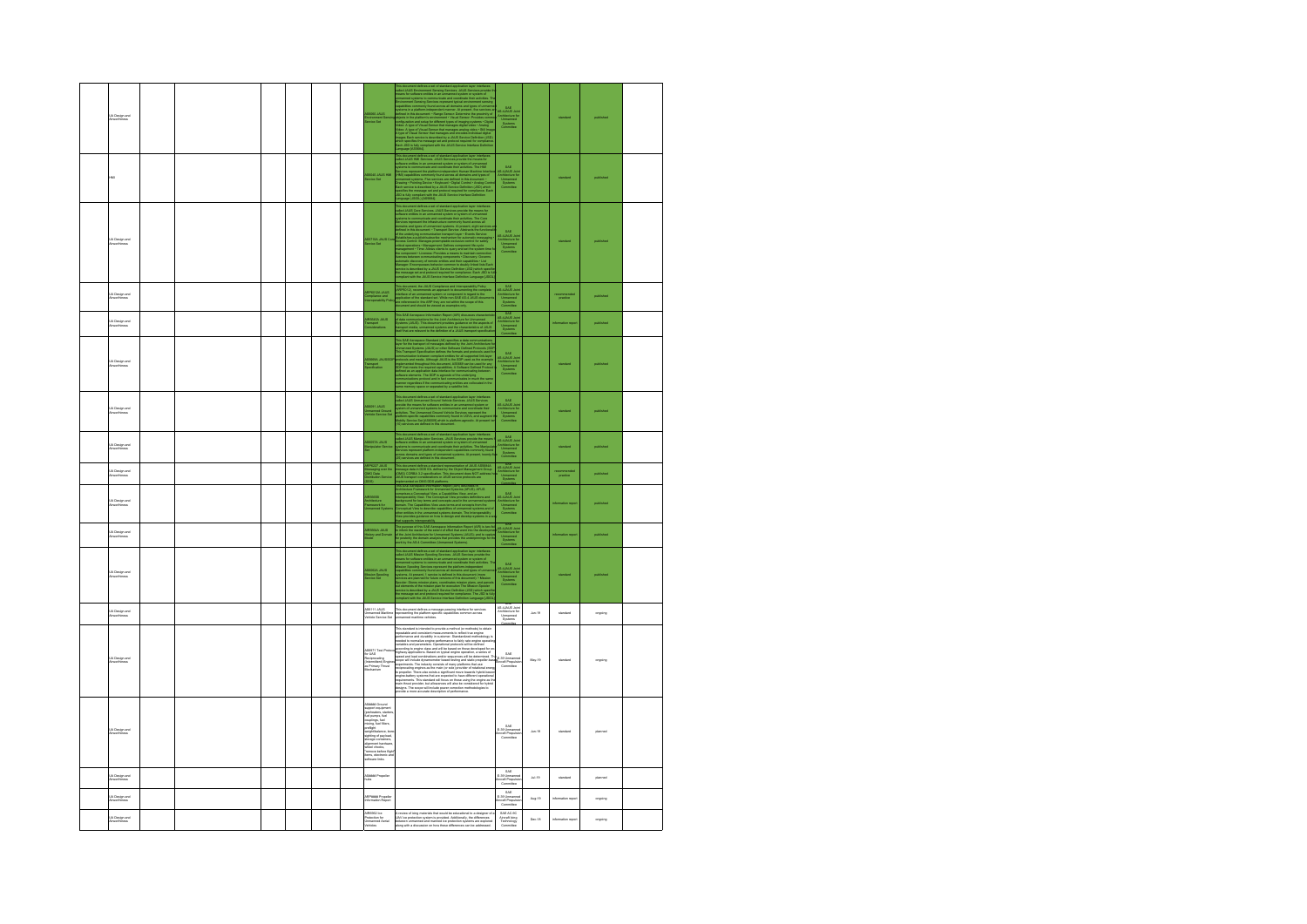| <b>JA Design and</b><br>Unvorthiness          |  |  |  | ragement<br>sterns - Flight<br>ninol Design,<br>tallation and Te<br>Military Lin<br>Incrait, Spec<br>uide For                                                                     | suration requires to Systems (VMS)<br>Which Management Systems (VMS)<br>Islined by ASTM F 2395-07. The doc<br>tanned air<br>as. The do                                                                                                                                                                                                                                                                                                                                           | 5.4E<br>A-5 Aarcepac<br>Ictuation, Con<br>and Fluid Pow<br>Rodom                                |                    | recommend<br>cractice       |                |                                                                                               |
|-----------------------------------------------|--|--|--|-----------------------------------------------------------------------------------------------------------------------------------------------------------------------------------|----------------------------------------------------------------------------------------------------------------------------------------------------------------------------------------------------------------------------------------------------------------------------------------------------------------------------------------------------------------------------------------------------------------------------------------------------------------------------------|-------------------------------------------------------------------------------------------------|--------------------|-----------------------------|----------------|-----------------------------------------------------------------------------------------------|
| <b>UA Design and</b><br>Airworthiness         |  |  |  | RP5724 Aerospa<br>Isting of<br>Iscleomechanical<br>cidelines For                                                                                                                  | Via discursant provides are convince of the lasts, and issues via<br>the gauge system of the lasts, and issues with the company of the<br>system of discusses in the last spinone control of the<br>system of the company of the last<br>o limitations instances a discussion of such learn because to a supplicate, the mader may reference<br>currents, and an applicate, the mader may reference<br>currents as indicated in the text While many EMA<br>use digital power dri | Art Asrospace<br>Actuation, Cont<br>and Fluid Pow<br>Systems                                    |                    | ecommende<br>practice       |                |                                                                                               |
| <b>A Design and</b><br>Invertisieses          |  |  |  | t744™ Aaros<br>dilary Power<br>uross                                                                                                                                              | sce technolog<br>use in the<br>seeds of a<br>be used in th                                                                                                                                                                                                                                                                                                                                                                                                                       | o Asrospac<br>clustion, Con<br>nd Fluid Pow<br>Systems                                          |                    |                             | published      |                                                                                               |
| A Design and<br>Invertisieses                 |  |  |  | :<br>0881F Wring<br>ospace Vehicle                                                                                                                                                | of wiring and                                                                                                                                                                                                                                                                                                                                                                                                                                                                    | SAE<br>AD-BA Elec<br>Wring and Fib<br>Jolic Interconn                                           |                    | standard                    | published      |                                                                                               |
| A Design and                                  |  |  |  | 10881G Wring<br>ospace Vehicle                                                                                                                                                    | his apacification covers all aspects in electrical wins intercommetion<br>paleras (EWAS) from the selected through installation of wiring and<br>eing devices and optical cabling and termination devices used in<br>errepans, helicopt                                                                                                                                                                                                                                          | SAE<br>AE-BA Elec<br>Vring and Fib<br>Mir Internoo<br>ric Intercor-<br>Syx Install<br>Committee | Dec-18             | standard                    | ongoing        |                                                                                               |
| <b>A Design and</b><br>Invortiness            |  |  |  | ASKARA Artificial<br>simulant standard<br>for drone or FCO<br>impactingestion                                                                                                     | med                                                                                                                                                                                                                                                                                                                                                                                                                                                                              | 540<br>3-28 Simulants<br>Impact and<br>Ingestion Test                                           | $Dec-19$           | standard                    | planned        |                                                                                               |
| .<br>nemary<br>relens<br>relens               |  |  |  | 022-18 Standar<br>secfication for<br>rail Unswaned<br>craft System<br>JAS) Parachule                                                                                              | i specimento cover are ossign and matematic requestions of the conditional conditional conditions of the change of the condition of the change of the change of the change of the change of the condition of the change of the<br>.<br>Sance with this specification is intended to support an applicant<br>sing permission from a civil aviation authority (CAA) to the a sUA                                                                                                   | ASTM<br>F38 Unmann<br>Aircraft System                                                           | Sept-18            |                             | Published      |                                                                                               |
| <b>JA Design and</b><br>Unvorthiness          |  |  |  | andard Guide fi<br>Ioraft Electrical<br>ad and Power<br>Iurce Capacity<br>120-14 Stand<br>clice for                                                                               | is guide covers how to prepare an electrical load analysis (ELA<br>meet Federal Aviation Administration (FAA) requirements.                                                                                                                                                                                                                                                                                                                                                      | ASTM<br>F39 Aircraft<br>Systems                                                                 |                    | standard                    |                | Light Sport Aircraft<br>guidance will be revis<br>apply to UAS.                               |
|                                               |  |  |  | aft Electrical<br>1g Systems                                                                                                                                                      | urraged witing or equipment in an aircraft, regardless of how min<br>ry appear to be, cannot be tolerated. It is, therefore, importent that<br>intervance be accomplished using the best techniques and practic                                                                                                                                                                                                                                                                  | ASTM<br>F39 Aiscra<br>Systems                                                                   |                    | standarı                    |                |                                                                                               |
| JA Design and<br>Unvorthiness                 |  |  |  | unne versusere<br>Jew Specification<br>arge UAS Design<br>nd Construction                                                                                                         | $\begin{minipage}[t]{0.9\textwidth} \begin{tabular}{ l l } \hline & \multicolumn{2}{ l l } \hline \multicolumn{2}{ l }{} & \multicolumn{2}{ l }{} \\ \hline \multicolumn{2}{ l }{} & \multicolumn{2}{ l }{} & \multicolumn{2}{ l }{} \\ \hline \multicolumn{2}{ l }{} & \multicolumn{2}{ l }{} & \multicolumn{2}{ l }{} \\ \hline \multicolumn{2}{ l }{} & \multicolumn{2}{ l }{} & \multicolumn{2}{ l }{} \\ \hline \multicolumn{2}{ l }{} & \multicolumn$                      | ASTM<br>Patter<br>F38 Unmanne<br>Aircraft System                                                | $_{\text{200-12}}$ | standard                    | under develops |                                                                                               |
| .<br>A Design and<br>Voyorthiness             |  |  |  | icification <del>nat</del><br>lign and<br>ratruction of a<br>craft System<br>craft System                                                                                         | <sup>07</sup> )<br>this specification establishes the design, construction, and lest<br>universalistic as a small screamed increat patent (slide). It is interested<br>and all USC finit are permitted to operating avoids on an descript (GAA)<br>r                                                                                                                                                                                                                             | ASTM<br>F38 Unmann<br>Aircraft Syste                                                            |                    | standard                    |                | This will be reference in A<br>for Special Class §21.17(b)                                    |
| <b>JA Design and</b><br>Ununrihinees          |  |  |  | uman<br>1238-19 Standard<br>pecification for<br>saign, Constructs<br>phawight<br>nature di Alecraft<br>nature di Alecraft<br>nature di Alecraft                                   | his specification covers the airworthiness requirements for the desi<br>I fixed-wing unmanned aircraft systems. This specification defines t<br>aseline design, construction, and verification requirements for an<br>nmanned aircraft                                                                                                                                                                                                                                           | ASTM<br>F38 Unmann<br>Aircraft System                                                           |                    | ndard                       |                | Title change                                                                                  |
| UA Design and<br>Ainvorthiness                |  |  |  | ASTM WKC3578/<br>MX54519 Revision of<br>F3298 - 18 Standard<br>Specification for<br>Direction of Verification of<br>Faust-Wing<br>Trans-Wing<br>Unmarmed Alexaft<br>Systems (UAS) | The initial standard only addressed Flood-Wing UAS. Response from<br>FAA required both verical lift and found-wing in order to be accepted<br>a mathbod of complexes for UAS alreadings conditions in the<br>foundary additional for                                                                                                                                                                                                                                             | ASTM<br>F38 Unmanne<br>Aircraft System                                                          | 19-Nov             | standard                    | In progress    | <b>Ballot pending Sub-</b><br>Committee approval                                              |
| fanufacturer<br>Iganisation                   |  |  |  | .<br>Nil F2911-14e1<br>ndard Practice I<br>duction<br>aptance of Sm<br>ranned Alecraft<br>term (sUAS)                                                                             | is standard defines the production acceptance requirements for a<br>all unmanned sircust system (sUAS). This standard is applicable<br>AS that comply with design, construction, and test requirements<br>influence is demonstrated. No                                                                                                                                                                                                                                          | ASTM<br>F38 Unmann<br>Aircraft Syste                                                            |                    |                             |                |                                                                                               |
| lanufacturer<br>ganisation                    |  |  |  | TA F3003-14<br>indard<br>ecfication for<br>ality Assurance<br>craft System<br>craft System                                                                                        | his standard defines<br>the quality assuments and production of<br>small unmanned aircraft system (sUAS).                                                                                                                                                                                                                                                                                                                                                                        | ASTM<br>F38 Unmann<br>Aircraft Syster                                                           |                    |                             |                |                                                                                               |
| atleries/had cell<br>zwer generating<br>yelem |  |  |  | nnovation<br>Specification for<br>Sesign of Fuel Cells<br>for Use in Unmanne<br>Vircraft Systems                                                                                  | a standard will outline specification for the use of fuel cell power<br>reratining systems for application in LIAS.                                                                                                                                                                                                                                                                                                                                                              | ASTM<br>F38 Unmann<br>Alscraft Syster                                                           | TEO                | standard                    | ongoing        |                                                                                               |
| velopment<br>surance (Softwa                  |  |  |  | .<br>IN F3201-16<br>Inderd Practice<br>mano Pracas<br>suring<br>pendability of<br>manned Alecrafi<br>manned Alecrafi<br>stems (UAS)                                               | m/s                                                                                                                                                                                                                                                                                                                                                                                                                                                                              | ASTM<br>F38 Unmann<br>Aircraft Syste                                                            |                    | standard                    | published      |                                                                                               |
| <b>IA Design and</b><br>Invorthiness          |  |  |  | STM WK16285 Niger<br>Specification for<br>Sesign and<br>Shmanned Alecraft<br>System-Class 1320<br>1320# Gross Weight<br>1520# Gross<br>Neirith<br>ght)                            | specification covers airworth<br>ered fixed wing aircraft UAS.                                                                                                                                                                                                                                                                                                                                                                                                                   | ASTM<br>F38 Unmanne<br>Aircraft System                                                          | TEO                | standard                    | ongoing        | This work item will be<br>continued using guideline<br>hom ASTM F37 Light Sp<br>home@ Cassett |
| nterance                                      |  |  |  | STM F2909-14<br>Iandard Practice<br>Iandardos and<br>Irworthiness of<br>mail Unmanned<br>Iomit Systems<br>Iomit Systems                                                           | the standard is written for all sLIAS that are permitted<br>free area and in statistic free and in the statistic probability relationships<br>although (GAA). It is assumed that a visual observer) is the sense are<br>discolar exper                                                                                                                                                                                                                                           | ASTM<br>T38 Unmann<br>Aircraft Syste                                                            |                    | standard                    |                | Updated revision und<br>under VIK WK63991                                                     |
| <b>JA Design and</b><br>Virworthiness         |  |  |  | eEN4709-1<br>iarospace series -<br>inmanned Aircraft<br>lystems (UAS) -<br>lerification<br>lerification<br>manor<br>culterioria                                                   | ida are exc                                                                                                                                                                                                                                                                                                                                                                                                                                                                      | ASD-STAN<br>DSWG8                                                                               | Dec-21             | preEN / Europea<br>standard | ongoing        |                                                                                               |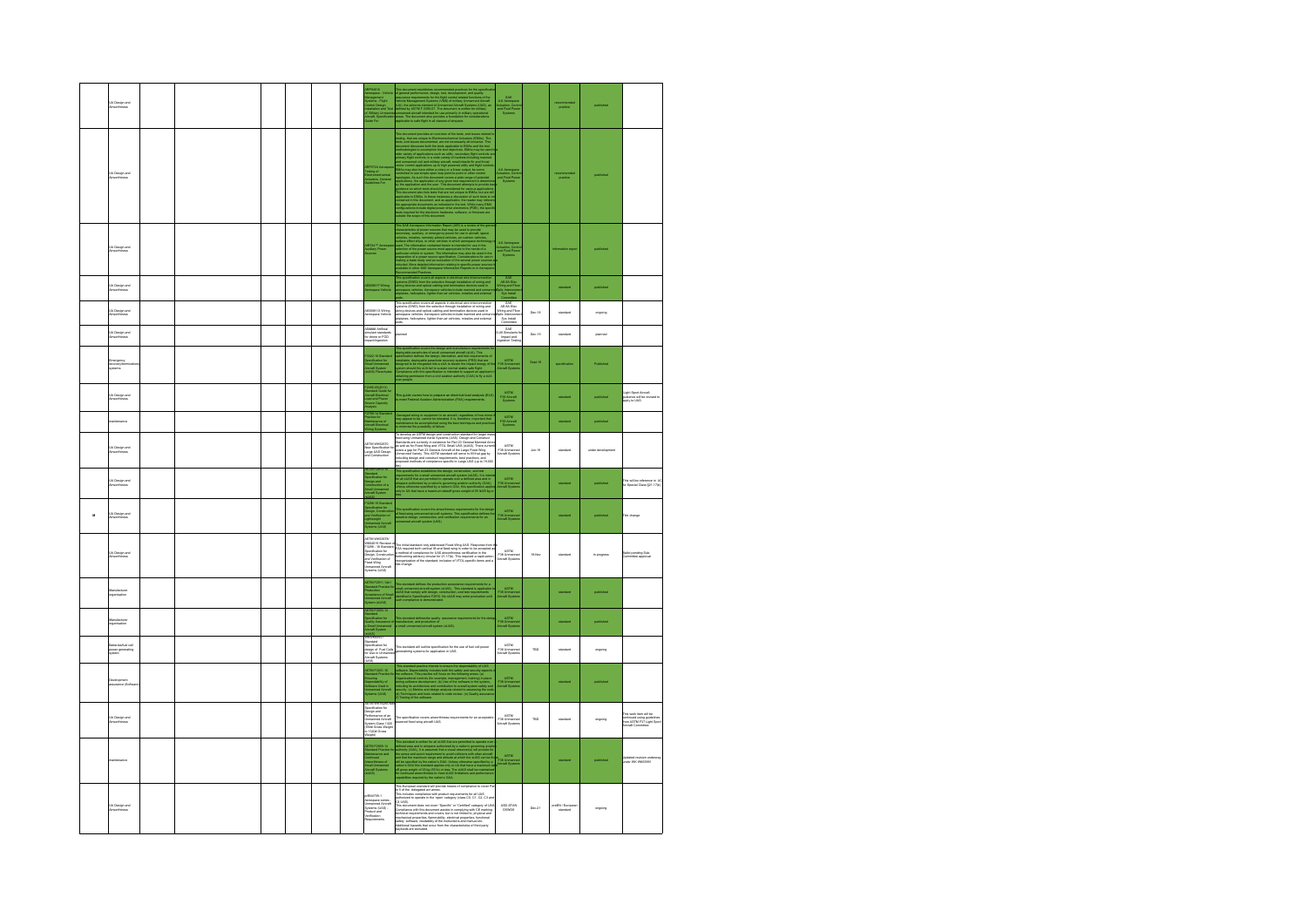|                                       |                    |                                                                                                                                                                                                                                                                                                                                                                                                                 |      |                   |      |                          |                                                                                                                                                                | D-250 Guidelines for UAS safety anal<br>low and medium levels of robustness)                                                                                                                                                                                                                                                                                                                                                                              | EUROCAE<br>WG-105                                | iun 20         |                       |           |                                                                                                                                                                                                                     |
|---------------------------------------|--------------------|-----------------------------------------------------------------------------------------------------------------------------------------------------------------------------------------------------------------------------------------------------------------------------------------------------------------------------------------------------------------------------------------------------------------|------|-------------------|------|--------------------------|----------------------------------------------------------------------------------------------------------------------------------------------------------------|-----------------------------------------------------------------------------------------------------------------------------------------------------------------------------------------------------------------------------------------------------------------------------------------------------------------------------------------------------------------------------------------------------------------------------------------------------------|--------------------------------------------------|----------------|-----------------------|-----------|---------------------------------------------------------------------------------------------------------------------------------------------------------------------------------------------------------------------|
| round control<br>ation                |                    |                                                                                                                                                                                                                                                                                                                                                                                                                 |      |                   |      |                          |                                                                                                                                                                | .<br>10-272 Minimum Aviation System Performance Standard (End-to-es<br>tequinements at system level) for the Remote Pilot Station interface<br>in Traffic Control (ATC).                                                                                                                                                                                                                                                                                  | EUROCAE<br>WG-105                                | $_{\rm Jup20}$ | standard              | published |                                                                                                                                                                                                                     |
|                                       |                    |                                                                                                                                                                                                                                                                                                                                                                                                                 |      |                   |      |                          |                                                                                                                                                                | delines on the use of mult-GNSS for UAS low robustness                                                                                                                                                                                                                                                                                                                                                                                                    | EUROCAE<br>WG-105                                | $Map-20$       | standard              | ongoing   |                                                                                                                                                                                                                     |
|                                       |                    |                                                                                                                                                                                                                                                                                                                                                                                                                 |      |                   |      |                          | sines                                                                                                                                                          | .<br>Guidelines on the Automatic protection of the flight envelope from hu<br>errors for UAS                                                                                                                                                                                                                                                                                                                                                              | EUROCAE<br>WG-105                                | $Dec-20$       | standard              | ongoing   |                                                                                                                                                                                                                     |
| nergency<br>covery/ten<br>-           | nion 05-2019       | PART TEXT ARE TEXT OF THE CONDITIONS TO THE REPORT THE RESEARCH THE RESEARCH THE RESEARCH TERM IS CONTINUOUSLY THE RESEARCH THE RESEARCH THE RESEARCH THE RESEARCH THE RESEARCH THE RESEARCH THE RESEARCH THE RESEARCH THE RES<br>an <sub>tran</sub>                                                                                                                                                            | EASA | $_{\text{Am-20}}$ |      | Opinon<br>published      |                                                                                                                                                                |                                                                                                                                                                                                                                                                                                                                                                                                                                                           |                                                  |                |                       |           |                                                                                                                                                                                                                     |
| A Design and<br>Invertisieses         | 03 2019/945        | rans rijer<br>UAS in Class C0 shall have a maximum attainable height at<br>the take-off point limited to 120 m;                                                                                                                                                                                                                                                                                                 | EASA | $Am-19$           | open | Regulation<br>applicable |                                                                                                                                                                |                                                                                                                                                                                                                                                                                                                                                                                                                                                           |                                                  |                |                       |           |                                                                                                                                                                                                                     |
| <b>IA Design and</b><br>Investitions  | <b>U 2019/945</b>  | Parts 2(2), 3(2) and 4(2)<br>UASS in Case C3 what have a moderary attenuated UAS in Cases C4, C3 and C3 what have a moderary attenuated in 120 m or be equipped to<br>with a system that limits the height above the underscore a<br>flight shall be provided to the remote plot.                                                                                                                               | DASA | $_{\text{Am-19}}$ | open | Regulation<br>applicable |                                                                                                                                                                |                                                                                                                                                                                                                                                                                                                                                                                                                                                           |                                                  |                |                       |           |                                                                                                                                                                                                                     |
| A Design and<br>Invortiness           | EU 2019/945        | Parts 1(7) and 2(17)<br>UAS in Claus CO and C1 shall, if equipped with a follow-me<br>mode and when this farction is on ), be in a range not<br>esceeding 50 m from the remote plot, and make it possible<br>the remote plot to regain con                                                                                                                                                                      | DASA | $_{\text{Am-12}}$ | open | Regulation<br>applicable |                                                                                                                                                                |                                                                                                                                                                                                                                                                                                                                                                                                                                                           |                                                  |                |                       |           |                                                                                                                                                                                                                     |
| lanufacturer<br>ganisation            |                    |                                                                                                                                                                                                                                                                                                                                                                                                                 |      |                   |      |                          | 50 21384-2<br>Transports for<br>aquirements to<br>nuring the safety<br>nd quality of the<br>lesign and<br>nanufacture of UAS                                   | .<br>Tequinements for ensuring the quality and safety of the design as<br>susociated remote control station(h), the C2 links, any other require<br>stat links and any other system elements as may be required.                                                                                                                                                                                                                                           | 50<br>205016W                                    | Now 20         | standard              | ongoing   |                                                                                                                                                                                                                     |
| <b>IA Design and</b><br>invortiness   |                    |                                                                                                                                                                                                                                                                                                                                                                                                                 |      |                   |      |                          | us 467 t °<br>LAineach<br>SARI", (Fix wing)<br>W. MTOW+1<br><b>ANAG 4702</b>                                                                                   | .<br>Into the christial almost biness requirements intended primarily for<br>sive-off weight beheaven 150 and 20,000 kg that intend to regularly<br>perate in non-segregated almpsice<br>perate in non-segregated almpsice                                                                                                                                                                                                                                | NATO<br>FINAS                                    |                |                       |           |                                                                                                                                                                                                                     |
| <b>JA Design and</b><br>Hrworthiness  |                    |                                                                                                                                                                                                                                                                                                                                                                                                                 |      |                   |      |                          | dary Wing<br>manned Aertal<br><b>ANAG 4703 'Lig</b>                                                                                                            | it of technical airworthiness requirements intended for the<br>rworthiness certification of rolary-wing military LIAV Systems wit<br>solmum take-off weight between 150 and 3175 kg that intend to<br>spitetly operate in non-eegregate                                                                                                                                                                                                                   | NATO<br>FINAS                                    |                |                       |           |                                                                                                                                                                                                                     |
| <b>JA Design and</b><br>Linuxelhiness |                    |                                                                                                                                                                                                                                                                                                                                                                                                                 |      |                   |      |                          | <b>Dealer</b>                                                                                                                                                  | inimum set or technical siniforminess tequirements interceive<br>invorthiness certification of fossilving Light UAS with a mass<br>If weight not greater than 150 kg and an impact energy! gre<br>6 J (49 fl-b) that intend to regularl                                                                                                                                                                                                                   | NATO<br>FINAS                                    |                |                       |           |                                                                                                                                                                                                                     |
| .<br>UA Design and<br>Linuxelhiness   |                    |                                                                                                                                                                                                                                                                                                                                                                                                                 |      |                   |      |                          | STANAG 4746<br>Unmanned Aerial<br>"Unmanned Aerial<br>Vehicle System<br>Airworthiness<br>Requirements for<br>Light Verical Take<br>Off and Landing<br>Aircraff | t of technical airworthiness requirements intended for the<br>vorthiness certification                                                                                                                                                                                                                                                                                                                                                                    | NATO<br>FINAS                                    | 2018           |                       | ongoing   |                                                                                                                                                                                                                     |
| <b>JA Design and</b><br>Linuxethinum  | EU 2019/945        | <b>THE LIGHT CALCULUS CONSUMER</b> IS a distinguished and the distinguished in much a steep and to minimize the property of properties the<br>disting operation, where edges what he associated unions<br>a factorizal procedure of the                                                                                                                                                                         | EASA | $_{\text{Am-12}}$ | open | Regulation<br>applicable |                                                                                                                                                                |                                                                                                                                                                                                                                                                                                                                                                                                                                                           |                                                  |                |                       |           |                                                                                                                                                                                                                     |
| .<br>A Design and<br>invorthiness     | EU 2019/945        | Francis 21 (15), 3(17) and 4(13)<br>A UAS Class C1, C2 and C 3 shall provide the remote plot<br>A UAS Class C1, C2 and C 3 shall provide the remote plot<br>while machina a low level so that the remote plot has<br>sufficient time to s                                                                                                                                                                       | EASA | $Ann-19$          | open | Regulation<br>applicable |                                                                                                                                                                |                                                                                                                                                                                                                                                                                                                                                                                                                                                           |                                                  |                |                       |           |                                                                                                                                                                                                                     |
| .<br>A Design and<br>Voyorthiness     | EU 2019/945        | Parts 2(5) and 3(4)<br>under the model of the member of the sequisite mechanical diverge<br>b, including any recommany safely factor, and, where<br>appropriate, stability to withstond any sensus to which it in<br>might interfere with                                                                                                                                                                       | EASA | $Ann-19$          | com  | Regulation<br>applicable |                                                                                                                                                                |                                                                                                                                                                                                                                                                                                                                                                                                                                                           |                                                  |                |                       |           |                                                                                                                                                                                                                     |
| <b>JA Design and</b><br>Ununritioners | EU 2019/945        | Parts 2(16), 3(18) and 4(14)<br>UAS: in Cases C <sub>1</sub> , C2 and C3 shall be equipped with lights 1<br>UAS: in Cases C1, C2 and C3 shall be equipped with lights<br>(b) the conteniusing of the UA, at night, the design of the lights<br>(b) t                                                                                                                                                            | EASA | $_{\rm{Am-19}}$   | open | Regulation<br>applicable |                                                                                                                                                                |                                                                                                                                                                                                                                                                                                                                                                                                                                                           |                                                  |                |                       |           | requirement also to specific<br>category when operated in VLL:<br>category when operated in<br>the equipped:<br>(a) with lights for the<br>the UA\ and<br>(b) with at launt one green<br>(b) with a launt one green |
| JA Design and<br>Unvorthiness         |                    |                                                                                                                                                                                                                                                                                                                                                                                                                 |      |                   |      |                          | <b>SPE336 Lighting</b><br>Tempora for<br>.<br>Imanned Aircraft<br><sub>(</sub> ratema (UAS)                                                                    | .<br>This SAE Aerospace Recommended Practice (ARP) provides techni<br>recommendations for the application, design and development of ligh<br>for Unmanned Aircraft (UA). The recommendations set forth in this<br>ser ummanned wintram (u.w.). The recommendations are some in mix<br>document and to aid in the design of UA lighting for the type or size of<br>aircraft and the operation in the National Aerospace System for which<br>the aircraft i | SAE<br>A-20 Aircraft<br>Lighting<br>Committee    | Dec-18         | Recommend<br>Practice | ongoing   | going                                                                                                                                                                                                               |
| A Design and<br>Invortiness           | EU 2019/945        | Part 2(1) $\label{eq:2} \begin{minipage}[t]{0.9\textwidth} \textbf{Part 2(1)}$ \textbf{Data 2(1)}$ \textbf{Data 3(2)}$ \textbf{Data 4(3)}$ \textbf{Data 5(4)}$ \textbf{Data 6(5)}$ \textbf{Data 7(6)}$ \textbf{Data 7(6)}$ \textbf{Data 8(6)}$ \textbf{Data 9(6)}$ \textbf{Data 9(6)}$ \textbf{Data 9(6)}$ \textbf{Data 9(6)}$ \textbf{Data 9(6)}$ \textbf{Data 9(6)}$ \textbf{Data 9(6)}$ \textbf{Data 9(6)}$$ | EASA | $Ann-19$          | open | Regulation<br>applicable |                                                                                                                                                                |                                                                                                                                                                                                                                                                                                                                                                                                                                                           |                                                  |                |                       |           |                                                                                                                                                                                                                     |
| UA Design and<br>Airworthiness        | <b>EU 2019/945</b> | <b>Parts 1(6) and 2(10)</b><br>$(100 \text{ cm/s})^2$ that be powered by electricity and the UAS in class CD and C it shall be powered by electronic II<br>these a nominal voltage not exceeding $24$ V direct current [C]<br>at the equivalent                                                                                                                                                                 | nasa | $Am-19$           | open | Regulation<br>applicable |                                                                                                                                                                |                                                                                                                                                                                                                                                                                                                                                                                                                                                           |                                                  |                |                       |           |                                                                                                                                                                                                                     |
| <b>A Design and</b><br>Investigaux    |                    |                                                                                                                                                                                                                                                                                                                                                                                                                 |      |                   |      |                          | K58939 Evaluat<br>Halfiasponse<br>ensinesponse<br>obofilmergyPowe<br>ndurance Range<br>nd Duration                                                             | A suite of standards leat methods has been developed to measure<br>manueverability, endurance,communications, durability,<br>logistics,suitonomy, and safety to guide purchasing decisions,supp<br>operator training and measure profic                                                                                                                                                                                                                   | ASTM<br>E54 Homeland<br>Security<br>Applications | TED            | standard              | ongoing   | E54 Full Committee<br>adjudication February 26 t<br>March 2, 2018                                                                                                                                                   |
| UA Design and<br>Airworthiness        | <b>EU 2019/945</b> | Parts $2(12)$ and $4(7)$<br>$\cdots$ and $4(7)$ and $50$ and the powered by electricity and<br>$10.8$ in class C2 and C3 and the powered by 4kV DC or the substitute of<br>$1/2$ where $1/2$ is a contributed<br>by the substitute of an ori                                                                                                                                                                    | DASA | $_{\text{Am-12}}$ | open | Regulation<br>applicable |                                                                                                                                                                |                                                                                                                                                                                                                                                                                                                                                                                                                                                           |                                                  |                |                       |           |                                                                                                                                                                                                                     |
| <b>A Design and</b><br>invertisieses  |                    |                                                                                                                                                                                                                                                                                                                                                                                                                 |      |                   |      |                          | ASSS40 Evaluato<br>atalResponse<br>obolErergyPowe<br>ndurance Dwell<br>n                                                                                       | A suite of standards leat methods has been developed to measure<br>manueverability, endurance,communications, durability,<br>logistics,suiteneray, and safety to guide purchasing decisions,supp.<br>operator training and measure prof                                                                                                                                                                                                                   | ASTM<br>E54 Homelan<br>Security<br>Applications  | TEO            | standard              | ongoing   | E54 Full Committee<br>adjudication February 26 to<br>March 2, 2018<br>orgoing. Delayed til Apr -1                                                                                                                   |
| <b>IA Design and</b><br>Invorthiness  |                    |                                                                                                                                                                                                                                                                                                                                                                                                                 |      |                   |      |                          | WK58943 Evaluati<br>arialResponse<br>oboťSafety: Lights<br>nd Sounds                                                                                           | A suite of stendards lead methods has been developed to measure<br>manueverability, endurance,communications, durability,<br>togistics,subonomy, and safety to guide purchasing decisions,supp<br>operator training and measure profici                                                                                                                                                                                                                   | ASTM<br>E54 Homelan<br>Security<br>Applications  | TED            | standard              | ongoing   | ES4 Full Committee<br>adjudication February 26 to<br>March 2, 2018<br>orgoing. Delayed til Apr -1                                                                                                                   |
| A Design and<br>Invertisiess          |                    |                                                                                                                                                                                                                                                                                                                                                                                                                 |      |                   |      |                          |                                                                                                                                                                | is practice covers design<br>schical wiring systems.                                                                                                                                                                                                                                                                                                                                                                                                      | ASTM<br>F39 Aiscraft<br>Systems                  |                |                       |           |                                                                                                                                                                                                                     |
| .<br>A Design and                     |                    |                                                                                                                                                                                                                                                                                                                                                                                                                 |      |                   |      |                          | 696-14 Stand<br>ection for<br>clion of Airc<br>Ical Wining                                                                                                     | his practice covers basic impection procedures for elect<br>denconnect systems for aircraft electrical wiring systems                                                                                                                                                                                                                                                                                                                                     | ASTM<br>F39 Alcoal<br>Systems                    |                |                       |           |                                                                                                                                                                                                                     |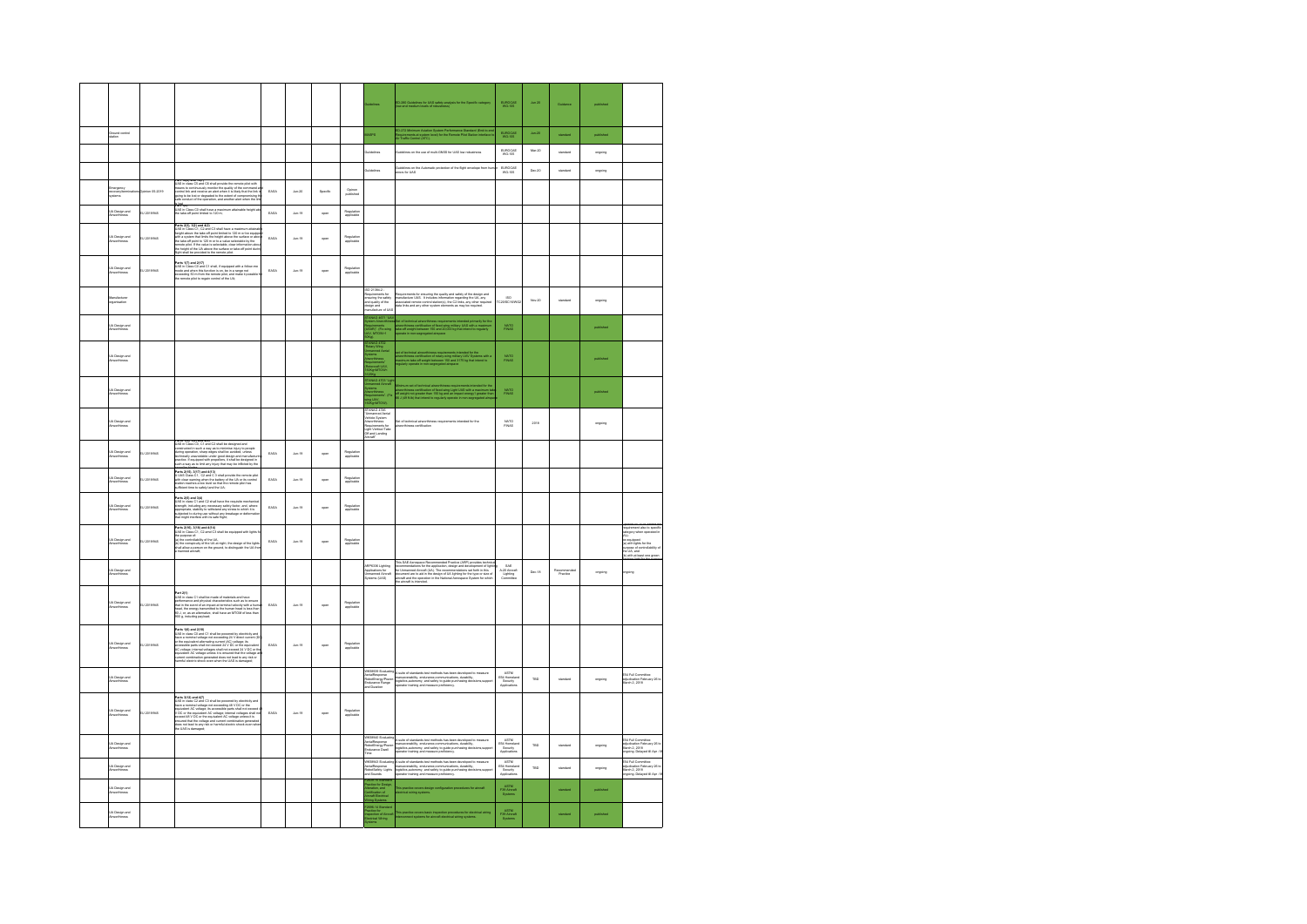|                                                    |                      |                                                                                                                                                                                                                                                                                                                                                                                                                                                                                                                                                           |               |                   |                 |                               |                                                                                                                                     |                                                                                                                                                                                                                                                                          |                                         |        |               |         | nenty being                                                                                            |
|----------------------------------------------------|----------------------|-----------------------------------------------------------------------------------------------------------------------------------------------------------------------------------------------------------------------------------------------------------------------------------------------------------------------------------------------------------------------------------------------------------------------------------------------------------------------------------------------------------------------------------------------------------|---------------|-------------------|-----------------|-------------------------------|-------------------------------------------------------------------------------------------------------------------------------------|--------------------------------------------------------------------------------------------------------------------------------------------------------------------------------------------------------------------------------------------------------------------------|-----------------------------------------|--------|---------------|---------|--------------------------------------------------------------------------------------------------------|
| <b>Iteries/fuel cell</b><br>wer generating<br>stem |                      |                                                                                                                                                                                                                                                                                                                                                                                                                                                                                                                                                           |               |                   |                 |                               | s for L                                                                                                                             | ncarc cennes the requirements for batteries used in sma<br>ned Alsoraft Systems (sLIAS Small Unmanned Alexael Sw                                                                                                                                                         | <b>F38 Unma</b><br>Versch San           |        |               |         | FAA Notice Of Availa<br>(NOA) Pending appro<br>ASTM WK57659 as                                         |
| A Design and<br>Invertisiesen                      |                      |                                                                                                                                                                                                                                                                                                                                                                                                                                                                                                                                                           |               |                   |                 |                               | d Guide                                                                                                                             | s guide covers how to prepare an electrical load analys<br>et Federal Aviation Administration (FAA) requirements.                                                                                                                                                        | ASTM<br>F39 Alcon<br>Systems            |        |               |         |                                                                                                        |
| <b>IA Design and</b><br>Invorthiness               | ELJ 2019/945         | Part 5(3)<br>UAS in class C4 shall not be capable of automatic control<br>modes escept for flight stabilisation assistance with no direct<br>effect on the trajectory and lost link assistance previded that<br>pre-determined fixed posit                                                                                                                                                                                                                                                                                                                | EASA          | $Ann-19$          | open            | Regulation<br>applicable      |                                                                                                                                     |                                                                                                                                                                                                                                                                          |                                         |        |               |         |                                                                                                        |
| <b>JA Design and</b><br>Linuxethinum               | nion 05-2019         | Part 17(6)<br>UAS in class C4 shall provide means to programme the UA<br>trajectory;                                                                                                                                                                                                                                                                                                                                                                                                                                                                      | EASA          | $\lambda n$ -20   | <b>Specific</b> | Opinon<br>published           |                                                                                                                                     |                                                                                                                                                                                                                                                                          |                                         |        |               |         |                                                                                                        |
| <b>A Design and</b>                                | .<br>2019/945        | Part 3(3)<br>UAS in class C2 shall unless it is a food-wing UA, be equip<br>with a low-speed mode selectable by the remote plot and<br>limiting the maximum cruising speed to no more than 3 mis.                                                                                                                                                                                                                                                                                                                                                         | EASA          | $_{\text{Am-12}}$ |                 | .<br>Regulation<br>applicable |                                                                                                                                     |                                                                                                                                                                                                                                                                          |                                         |        |               |         |                                                                                                        |
| JA Design and<br>Unvorthiness                      | pinion 05-2019       | Part 16(4)<br>UAS in class CS shall be equipped with a low-speed mode<br>selectable by the remote pilot and limiting the ground speed<br>not more than 5 mix                                                                                                                                                                                                                                                                                                                                                                                              | EASA          | Ann20             | Specific        | Opinon<br>published           |                                                                                                                                     |                                                                                                                                                                                                                                                                          |                                         |        |               |         |                                                                                                        |
| A Design and<br>Invertisieses                      | sinion 05-2019       | Part 14(8) and 17(8)<br>UAS in Chara CS and CS ahall be provide means for the real of the UAS in the<br>relation learning the fight of the UA, which shall:<br>(a) be relation, predicted<br>is any control of this means,<br>this incentive                                                                                                                                                                                                                                                                                                              | EASA          | $\lambda n$ -20   | <b>Specifi</b>  | Opinon<br>sublished           |                                                                                                                                     |                                                                                                                                                                                                                                                                          |                                         |        |               |         |                                                                                                        |
| UA Design and<br>Airworthiness                     | ELJ 2019/945         | .<br>Parts 3(5) and 4(4)<br>UAS in class C2 and C3 shall in the case of a tethered UA<br>$40A5$ in class C2, and C2 shall is the case of a technical UA, the country shall have to involve the state of the information of the state of the state of the production of the product of the state of the state of the st                                                                                                                                                                                                                                    | EASA          | $_{\rm{Am-19}}$   | open            | Regulation<br>applicable      |                                                                                                                                     |                                                                                                                                                                                                                                                                          |                                         |        |               |         |                                                                                                        |
| <b>IA Design and</b><br>Hrworthiness               | EU 2019/945          | Poets 2(14), 2(15) and 4(11)<br>(16), the lakk has a function field (1), the lakk has a function (16) discharged (17) and C3 which is space away or volumes, it produces the field interaction of the last control in such a spa                                                                                                                                                                                                                                                                                                                          | DASA          | $Am-19$           | open            | Regulation<br>applicable      |                                                                                                                                     |                                                                                                                                                                                                                                                                          |                                         |        |               |         |                                                                                                        |
| <b>A Design and</b><br>Invertisiese                | EU 2019/945          | Parts 1(2) and 2(2)<br>UAS in class CO and C1 shall have a maximum speed in 1<br>fight of 19 mix;                                                                                                                                                                                                                                                                                                                                                                                                                                                         | EASA          | $_{\rm{Am-19}}$   | open            | Regulation<br>applicable      |                                                                                                                                     |                                                                                                                                                                                                                                                                          |                                         |        |               |         |                                                                                                        |
| A Design and                                       | inion 05-2019        | Part 17(1)<br>UAS in class C6 shall have a maximum ground speed in le<br>flight of not more than 50 mile;                                                                                                                                                                                                                                                                                                                                                                                                                                                 | EASA          | $\lambda$ an-20   | Specifi         | Opinon<br>published           |                                                                                                                                     |                                                                                                                                                                                                                                                                          |                                         |        |               |         |                                                                                                        |
| A Design and<br>Invorthiness                       | <b>ASA Decision</b>  | .<br>SO#4 UAS developed to authority recognized design<br>andards (e.g. industry standards)                                                                                                                                                                                                                                                                                                                                                                                                                                                               | DASA          | $QCD + 19$        | Specific        | published                     |                                                                                                                                     |                                                                                                                                                                                                                                                                          |                                         |        |               |         |                                                                                                        |
| .<br>A Design and                                  | <b>DASA Decision</b> | .<br>1920#5 UAS is designed considering system safety and<br>vilability                                                                                                                                                                                                                                                                                                                                                                                                                                                                                   | EASA          | $Qc3-19$          | Specific        | published                     |                                                                                                                                     |                                                                                                                                                                                                                                                                          |                                         |        |               |         |                                                                                                        |
| <b>JA Design and</b>                               | <b>SA Decision</b>   | 20#10 Safe recovery from technical issue /                                                                                                                                                                                                                                                                                                                                                                                                                                                                                                                | EASA          | O <sub>19</sub>   | Specific        | published                     |                                                                                                                                     |                                                                                                                                                                                                                                                                          |                                         |        |               |         |                                                                                                        |
| A Design and                                       | <b>SA Decision</b>   | 20012 The UAS is designed to manage the deterioration of<br>ternal systems supporting UAS operation                                                                                                                                                                                                                                                                                                                                                                                                                                                       | EASA          | $OCD$ 19          | <b>Specific</b> |                               |                                                                                                                                     |                                                                                                                                                                                                                                                                          |                                         |        |               |         |                                                                                                        |
| <b>A Design and</b>                                | <b>SA Decision</b>   | 10#19 Automatic protection of the flight envelope from<br>man ecrors                                                                                                                                                                                                                                                                                                                                                                                                                                                                                      | EASA          | Oct-19            | <b>Specifi</b>  | published                     |                                                                                                                                     |                                                                                                                                                                                                                                                                          |                                         |        |               |         |                                                                                                        |
| <b>JA Design and</b><br>Unvorthiness               | <b>ASA Decision</b>  | 00#19 Safe recovery from Human Error ( <u>Criterion #211AS)</u><br>stiggl                                                                                                                                                                                                                                                                                                                                                                                                                                                                                 | rasa          | 0.4.19            | <b>Specific</b> | <b><i><u>ALASANA</u></i></b>  |                                                                                                                                     |                                                                                                                                                                                                                                                                          |                                         |        |               |         |                                                                                                        |
|                                                    | <b>ASA Decision</b>  | .<br>150 #20 - A Human Factors evaluation has been performed<br>and the HMI found appropriate for the mission                                                                                                                                                                                                                                                                                                                                                                                                                                             | DASA          | O <sub>19</sub>   | Specto          | published                     |                                                                                                                                     |                                                                                                                                                                                                                                                                          |                                         |        |               |         |                                                                                                        |
|                                                    | inion 05-2019        | Part 16(3) and 17(3)<br>UAS Class CS and C6 during flight shall provide the remote plitt with clear and concise information on the height of the UA above the surface or take-off point;                                                                                                                                                                                                                                                                                                                                                                  | EASA          | Ann20             | Specto          | Opinon<br>published           |                                                                                                                                     |                                                                                                                                                                                                                                                                          |                                         |        |               |         |                                                                                                        |
| w                                                  | EU 2019/945          | Part 1(4) and 2(4)<br>UAS in class CO and C1 shall be safely controllede with<br>regards to sinkilly, menosurability and data link performan<br>by a remote pilot following the manufacturer's instructions, a<br>recessary under all anti                                                                                                                                                                                                                                                                                                                | EASA          | $_{\rm{Am-19}}$   | open            | Regulation<br>applicable      |                                                                                                                                     |                                                                                                                                                                                                                                                                          |                                         |        |               |         | cercilable with regard to<br>bility, manoeuvrability<br>nd the command and<br>select link performance. |
|                                                    | EU 2019/945          | whenever yielder all structures of procedures includes<br>the control of the control of the control of the control of the control of<br>the control of the control of the control of the control of the<br>structure of the control of                                                                                                                                                                                                                                                                                                                    | EASA          | <b>Jun-19</b>     | open            | Regulation<br>applicable      |                                                                                                                                     |                                                                                                                                                                                                                                                                          |                                         |        |               |         |                                                                                                        |
|                                                    | <b>EU 2019/945</b>   |                                                                                                                                                                                                                                                                                                                                                                                                                                                                                                                                                           | DASA          | $Am-19$           | open            | Regulation<br>applicable      |                                                                                                                                     |                                                                                                                                                                                                                                                                          |                                         |        |               |         | pinion us-wirk be san<br>cetrollable with regard t<br>tability, manoeuvrability<br>ind the command and |
| <b>A Design and</b><br>invorthiness                | <b>DASA Decision</b> | ental conditions (e.g. adequate sensors, DO-160                                                                                                                                                                                                                                                                                                                                                                                                                                                                                                           | EASA          | $Ocb-19$          | Specific        | published                     |                                                                                                                                     |                                                                                                                                                                                                                                                                          |                                         |        |               |         |                                                                                                        |
| IA Design and<br>Invortiness                       | <b>DASA Decision</b> | $\label{eq:constr} \begin{minipage}[t]{.0\textwidth} \begin{tabular}{lcccc} \textbf{result} & \textbf{t} & \textbf{t} & \textbf{t} & \textbf{t} & \textbf{t} & \textbf{t} & \textbf{t} & \textbf{t} & \textbf{t} & \textbf{t} & \textbf{t} & \textbf{t} & \textbf{t} & \textbf{t} & \textbf{t} & \textbf{t} & \textbf{t} & \textbf{t} & \textbf{t} & \textbf{t} & \textbf{t} & \textbf{t} & \textbf{t} & \textbf{t} & \textbf{t} & \textbf{t}$                                                                                                            | EASA          | $Qc3-19$          | Specific        | published                     |                                                                                                                                     |                                                                                                                                                                                                                                                                          |                                         |        |               |         |                                                                                                        |
| <b>JA Design and</b>                               | <b>EASA Decision</b> |                                                                                                                                                                                                                                                                                                                                                                                                                                                                                                                                                           | $\text{EASA}$ | Oct-19            | <b>Spectic</b>  | published                     |                                                                                                                                     |                                                                                                                                                                                                                                                                          |                                         |        |               |         |                                                                                                        |
| UA Design and<br>Airworthiness                     | Opinion 05-2019      | $\begin{split} \underbrace{\mathbf{H}_{\text{eff}}^{\text{max}}(\mathbf{H}_{\text{eff}}^{\text{max}}(\mathbf{x})\mathbf{1}_{\text{eff}}^{\text{max}}(\mathbf{x})\mathbf{1}_{\text{eff}}^{\text{max}}(\mathbf{x})\mathbf{1}_{\text{eff}}^{\text{max}}(\mathbf{x})\\ &\text{A data},\text{C5 L}^{\text{max}}(\mathbf{x})\text{Ric map,} \\ \text{and } \text{a} \text{is a constant} \text{ is a constant.} \\ \text{as a constant} \text{ is a constant} \text{ is a constant} \text{ is a constant} \text{ is a constant} \\ \text{as a constant} \text{$ | EASA          | Ann20             | Specific        | Opinon<br>published           |                                                                                                                                     |                                                                                                                                                                                                                                                                          |                                         |        |               |         |                                                                                                        |
| A Design and<br>Invertisieses                      | <b>SA Decision</b>   | 083 Technical containment in place and effective (e.g. tether)                                                                                                                                                                                                                                                                                                                                                                                                                                                                                            | EASA          | $Ocb-19$          | <b>Specific</b> | published                     |                                                                                                                                     |                                                                                                                                                                                                                                                                          |                                         |        |               |         |                                                                                                        |
|                                                    |                      |                                                                                                                                                                                                                                                                                                                                                                                                                                                                                                                                                           |               |                   |                 |                               | ASIM VING/25)<br>New Specificatio<br>Light Unmanned<br>Aircraft System<br>anufacturers<br>unity Assura                              | sis specification establishes the minimum requirements for a quality<br>ssurance system for manufacturers of Light Unmanned Aircraft<br>ystems or Light Unmanned Aircraft System kits, or both.                                                                          | ASTM<br>F38 Unmanned<br>Aircraft System | Mar-19 | spectfication | ongoing |                                                                                                        |
|                                                    |                      |                                                                                                                                                                                                                                                                                                                                                                                                                                                                                                                                                           |               |                   |                 |                               | ASTM VIX 63407<br>Standard<br>Specification for<br>Neguired Product<br>Information to be<br>Provided with a Sn<br>Unmanned Alecraft | This appellication covers the minimum requirements for information in<br>a month can be considered by considerably considered by the state of<br>the constant product of the state of the state of the state of<br>$\mathcal{O}$ and archit<br>other like documentation. | ASTM<br>F38 Unmann<br>Aircraft Syste    | Oct-19 | standard      | ongoing | nty under ballot                                                                                       |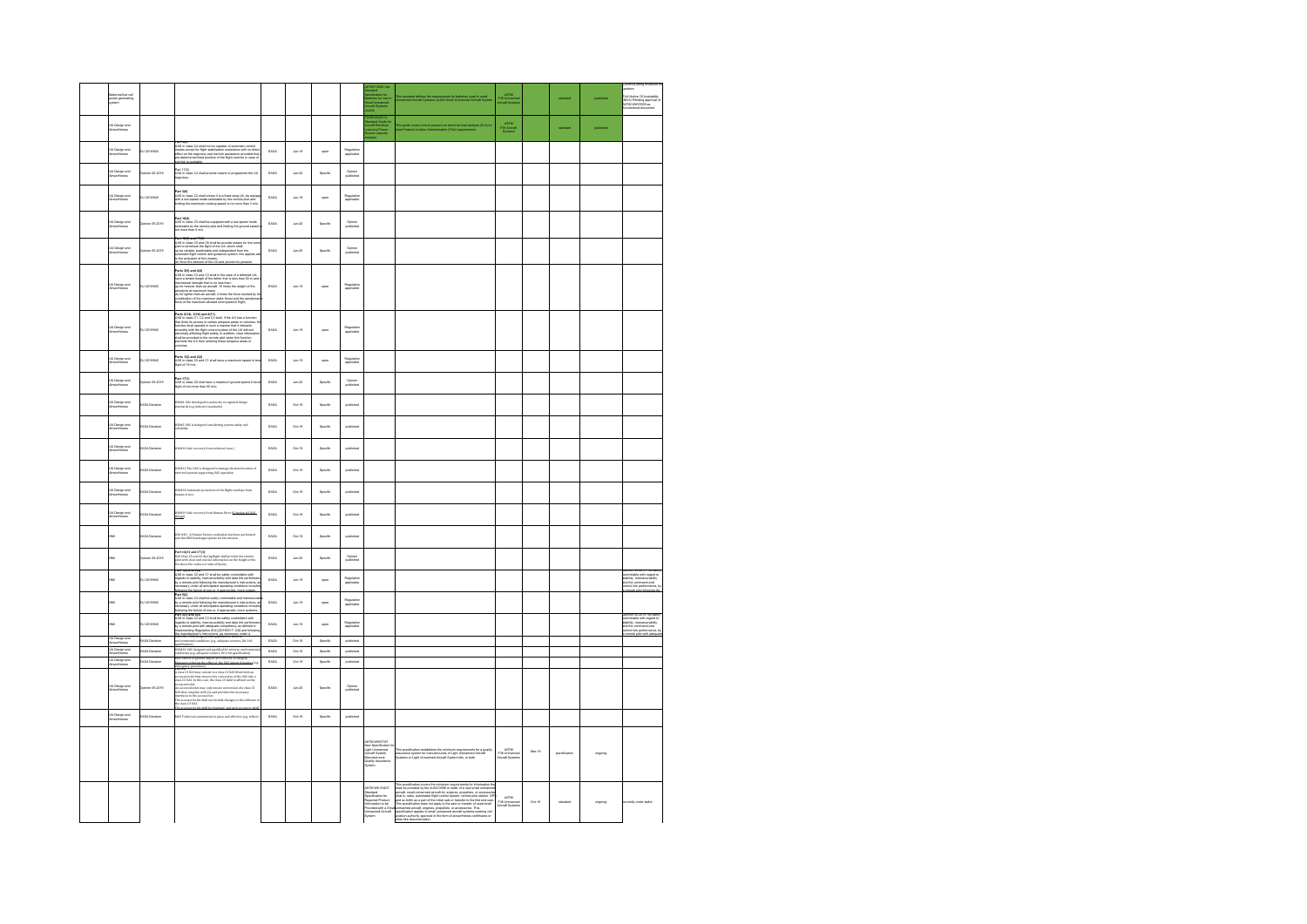|                         |                                                 |  |  |  | ability and<br>lability Flight<br>monastanon<br>gram for Lo<br>AOW                                                         | plans developed in accordance with this practice wi<br>susary content and key considerations to support an<br>demonstration program aimed at approval or oerlific<br>FAA through D&R demonstration.<br>clude all necessary<br>fective flight demons<br>UAS by the FAA for | ASTM<br>F38 Ummer<br>Aircraft Syste                                     |              |                 |         |                                                                                                                       |
|-------------------------|-------------------------------------------------|--|--|--|----------------------------------------------------------------------------------------------------------------------------|---------------------------------------------------------------------------------------------------------------------------------------------------------------------------------------------------------------------------------------------------------------------------|-------------------------------------------------------------------------|--------------|-----------------|---------|-----------------------------------------------------------------------------------------------------------------------|
|                         |                                                 |  |  |  | 1-279 Generic<br>nclional Hazard<br>sessment (FPA)<br>UAS and RPAS                                                         | aims at gen<br>it of configur                                                                                                                                                                                                                                             | EUROCAE<br>WG-105                                                       |              | <b>danciard</b> |         |                                                                                                                       |
|                         |                                                 |  |  |  | ED-280A Generic<br>Functional Hazard<br>Assessment (FPA)<br>for UAS and RPAS                                               | uidelines for LIAS safety analysis for the Specific category (low and<br>edium levels of robustness)                                                                                                                                                                      | EUROCAE<br>WG-105                                                       | 02/2021      | standard        | ongoing |                                                                                                                       |
|                         |                                                 |  |  |  | SO/WD 24352                                                                                                                | Fech Requirements for small UAS Electric Energy System                                                                                                                                                                                                                    | ISO TC20 SC10                                                           |              | standard        | ongoing |                                                                                                                       |
| $\overline{\mathbf{7}}$ |                                                 |  |  |  | Operations                                                                                                                 |                                                                                                                                                                                                                                                                           |                                                                         |              |                 |         |                                                                                                                       |
|                         |                                                 |  |  |  | 62 - Miksion<br>Ing Service S                                                                                              | <b>LAUS M</b>                                                                                                                                                                                                                                                             | SAE<br>S-41405 Job<br>Athlecture fo<br>Unmanned<br>Systems<br>Committee |              |                 |         |                                                                                                                       |
|                         |                                                 |  |  |  | ISTM F3364-19<br>Randard Practice 1<br>Independent Audit<br>Instanned Alscraft<br>Instanned Alscraft                       | .<br>Inimam requirements, responsibilities, qualifications for entities<br>Intrait Systems<br>Intrait Systems                                                                                                                                                             | ASTM<br>F38 Unmanne                                                     |              |                 |         |                                                                                                                       |
|                         |                                                 |  |  |  | actice for<br>septiance Audits<br>STM Standards of<br>street Alecraft                                                      | low to conduct a third party audit program for those who executive<br>dia to meet the consensus set of minimum requirements and<br>stifications.                                                                                                                          | ASTM<br>F38 Unmanne<br>Aircraft System                                  |              |                 |         |                                                                                                                       |
|                         | alfied entity                                   |  |  |  | ASTM WW02744<br>General Operations<br>Manual for<br>Professional Operat<br>of Light Unmanned<br>Aircraft Systems<br>(LIAS) | Best practices to support professional entities receiving operator<br>certification by a CAA, and provide practice for self- or third-party :<br>of operators of UAS.                                                                                                     | ASTM<br>F38 Unmanned<br>Aircraft Systems                                | TED          | Best practice   | ongoing | Dat                                                                                                                   |
|                         |                                                 |  |  |  | chcason<br>raft Flight M<br>Milfor a Sm                                                                                    | $\frac{1}{2}$ in the $\frac{1}{2}$<br>ufactured, and op<br>ned by a Civil Avi<br>iation Authority (CAA). De<br>AS, an AFM may also con<br>ance.                                                                                                                           | ASTM<br>F38 Unmann<br>Aircraft System                                   |              | standard        |         |                                                                                                                       |
|                         | Automatic modes,<br>takeoff, Landing,<br>taxing |  |  |  | W38931 Evaluatin<br>ierialResponse<br>lobofManesvering:<br>taintain Position as                                            |                                                                                                                                                                                                                                                                           | ASTM<br>E54 Homeland<br>Security<br>Applications                        | TED          | standard        | ongoing | ES4 Full Committee<br>adjudication February 26 to<br>March 2, 2018. Delayed til<br>Apr-18                             |
|                         | Automatic modes<br>takeoff, Landing,<br>aring   |  |  |  | .<br>MC58932 Evaluat<br>VerlalResponse<br>nesenaposas<br>Robodilaneuvering:<br>Orbit a Point                               |                                                                                                                                                                                                                                                                           | ASTM<br>ESI Homiani<br>Security<br>Applications                         | TEO          | standard        | ongoing |                                                                                                                       |
|                         | <b>Santa Book</b>                               |  |  |  | ANSB933 Evalu<br>AerialResponse<br>RoboBlaneuver<br>Avoid Static<br>Obetecles                                              | The purpose of this lest method is to specify the apparatuses,<br>procedures, and performance metrics recessary to quantitatively<br>evaluate the system capability to avoid static obstacles.                                                                            | ASTM<br>E54 Hormians<br>Security<br>Applications                        | TED          | standard        | ongoing | E54 Full Committee<br>adjudication February 26 to<br>March 2, 2018. Delayed til<br>Apr-18                             |
|                         | etect and avoid                                 |  |  |  | WK59334 Evaluatin<br>AerialResponse<br>RobofManeuvering:<br>Pass Through<br>Openings                                       | The purpose of this lead method is to specify the apparatuses,<br>procedures, and performance metrics necessary to quantitatively<br>evaluate the system capability to pass through openings of variou<br>and crientations.                                               | ASTM<br>E54 Homeland<br>Security<br>Applications                        | $_{\rm TBD}$ | standard        | ongoing | E54 Full Committee<br>adjudication February 26 to<br>March 2, 2018. Delayed til<br>Apr-18                             |
|                         | Automatic modes<br>takeoff, Landing,<br>texing  |  |  |  | <b>50335 Eval</b><br>ierialResponse<br>Isbo®llaneuvering:<br>and Accurately<br>Vertical)                                   | The purpose of this test reathed is to specify the apparatuses,<br>procedures, and performance metrics necessary to quantitatively<br>evaluate the system capability to accurately land vertically within a<br>defined area.                                              | ASTM<br>E54 Homeland<br>Security<br>Applications                        | $_{\rm TBD}$ | standard        |         | E54 Full Committee<br>nn - Free Sonditeillise<br>adjudication February 26 to<br>March 2, 2018. Delayed till<br>Apr-18 |
|                         | <b>JAS-ATM</b>                                  |  |  |  | ipecifications for the<br>lea of Military<br>Inmanned Aerial<br>Initicias (UAV) as<br>Iperational Air<br>egregated aimpac  | his specimenton modelliter<br>rielly with extent regulations that impact upon the UAV specification<br>of then explaining the nature of UAV ATM regulations, albeit none<br>offensings a rumber of rational UAV ATM regulations, albeit                                   |                                                                         |              |                 |         |                                                                                                                       |
|                         | <b>JAS-ATM</b>                                  |  |  |  |                                                                                                                            |                                                                                                                                                                                                                                                                           |                                                                         |              |                 |         |                                                                                                                       |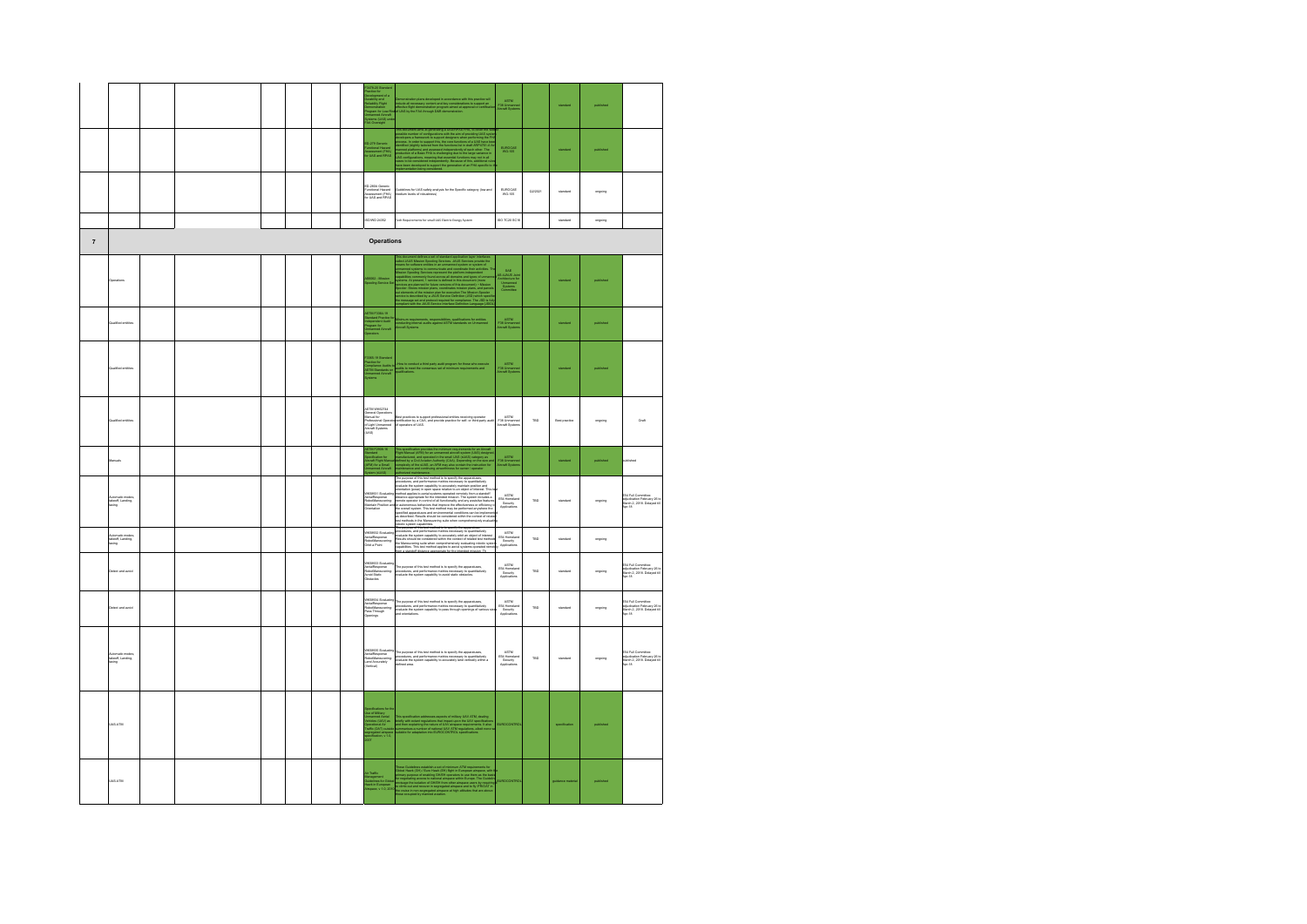| al E-lo                       |  |  | azno.c<br>ENerus-<br>arospace series -<br>hmanned Aircraft<br>ystems (UAS) -<br>ecurity<br>laquirements                                                  | This torogon simulation allows and product and control control on time the spherical state and the subset of the spheric matches and the spheric matches and the spheric matches and the spheric matches and the spheric sphe<br>(d) the direction and apsedof the LIA; and<br>(e) the geographical position of the LIA pilot (or if not available (class | ASD-STAN<br>DSWG8                                                                  | $5np-21$       | preEN / Europ<br>standard   | ongoing |                                                                                                                                                                                                                                                                                                                                                                                                                                                                                                                              |
|-------------------------------|--|--|----------------------------------------------------------------------------------------------------------------------------------------------------------|-----------------------------------------------------------------------------------------------------------------------------------------------------------------------------------------------------------------------------------------------------------------------------------------------------------------------------------------------------------|------------------------------------------------------------------------------------|----------------|-----------------------------|---------|------------------------------------------------------------------------------------------------------------------------------------------------------------------------------------------------------------------------------------------------------------------------------------------------------------------------------------------------------------------------------------------------------------------------------------------------------------------------------------------------------------------------------|
|                               |  |  | STM F3196-18<br>Bandard Practice<br>Bandard Practice<br>Idandard Visual Lin<br>I Sight (BVLOS)<br>Byond Visual Line<br>I Sight (BVLOS)<br>mail Unesanned | omplance with this practice in recommended as con means of seek<br>oproval from a civil autation authority (CAA) to operate a small<br>meanned aircraft system (sLMS) to fy extended visual line of sight<br>systemion of this practice                                                                                                                   | ASTM<br>F38 Unman<br>Aircraft Syste                                                |                |                             |         | Body of standard revised<br>and published incorporatin<br>Cathfinder results, append<br>is pending.<br>is pending<br>$\begin{tabular}{l} \hline \textbf{R} \textbf{p} \textbf{or} \textbf{d} \textbf{p} \textbf{d} \textbf{d} \textbf{d} \textbf{d} \textbf{d} \textbf{d} \textbf{d} \textbf{d} \textbf{d} \textbf{d} \textbf{d} \textbf{d} \textbf{d} \textbf{d} \textbf{d} \textbf{d} \textbf{d} \textbf{d} \textbf{d} \textbf{d} \textbf{d} \textbf{d} \textbf{d} \textbf{d} \textbf{d} \textbf{d} \textbf{d} \textbf{d}$ |
|                               |  |  | STM WK 62344<br>VLOS Package<br>elvery as an<br>ppendix to F3196                                                                                         | Appendix to to ASTM F3195-17. The main purpose of this revision is to<br>add an Appendix that can be used in developing proposed risk miligatis<br>strategies for package delivery sLIAS BVLOS operationsy                                                                                                                                                | ASTM<br>38 Unman<br>Ironalt Svali                                                  | Jan-19         | standard                    | ongoing | .<br>Vorking group formed and<br>cettrues                                                                                                                                                                                                                                                                                                                                                                                                                                                                                    |
|                               |  |  | nned Alecraf<br>ma at Divert                                                                                                                             |                                                                                                                                                                                                                                                                                                                                                           | <b>ASTM</b><br><b>F38 Unmann</b><br>Ainmaft Syste                                  |                |                             |         |                                                                                                                                                                                                                                                                                                                                                                                                                                                                                                                              |
|                               |  |  | 0213843 -<br>equirements for<br>de civil RSV45/LI<br>petallions and<br>plies to all type<br>decories .classe                                             | lequinements for safe commercial UAS operations and applies to<br>pes, categories, classes, sizes and modes of operation of UAS.                                                                                                                                                                                                                          | iso.                                                                               | Dec-18         | standard                    |         |                                                                                                                                                                                                                                                                                                                                                                                                                                                                                                                              |
| <b>AS-ATM</b>                 |  |  | Peere Access to<br>nivoled aimpace                                                                                                                       |                                                                                                                                                                                                                                                                                                                                                           | SAE<br>G-30 LMS<br>Operator<br>Qualification<br>Committee                          | May-19         | recommended<br>practice     | planned |                                                                                                                                                                                                                                                                                                                                                                                                                                                                                                                              |
| ed acenar                     |  |  | VSPeese Flight<br>eyond visual line o<br>ight                                                                                                            |                                                                                                                                                                                                                                                                                                                                                           | SAE<br>G-30 UAS<br>Operator<br>Qualification                                       | May-19         | recommended<br>practice     | planned |                                                                                                                                                                                                                                                                                                                                                                                                                                                                                                                              |
|                               |  |  | Peeer Nghi                                                                                                                                               |                                                                                                                                                                                                                                                                                                                                                           | Committee<br>SAE<br>SAE<br>G-30 UAS<br>Operator<br>Qualifications                  | $May-12$       | recommended<br>practice     | planned |                                                                                                                                                                                                                                                                                                                                                                                                                                                                                                                              |
| ndard scenari                 |  |  | Passe Autol<br>olography                                                                                                                                 |                                                                                                                                                                                                                                                                                                                                                           | Committee<br>542<br>G-30 LMS<br>Operator                                           | Jan-19         | scommendi<br>practice       | planned |                                                                                                                                                                                                                                                                                                                                                                                                                                                                                                                              |
| dard scenari                  |  |  | <b>Passe Power In</b><br>pection                                                                                                                         |                                                                                                                                                                                                                                                                                                                                                           | Qualifications<br>Committee<br>G-30 UAS<br>Cperator<br>Qualifications<br>Committee | 3449           | recommended<br>practice     | planned |                                                                                                                                                                                                                                                                                                                                                                                                                                                                                                                              |
| lard scenari                  |  |  | Peeer Pre<br>Kalibre                                                                                                                                     |                                                                                                                                                                                                                                                                                                                                                           | SAE<br>G-30 UAS<br>Operator<br>--------<br>---------                               | $Aug-19$       | ecommended<br>practice      | planned |                                                                                                                                                                                                                                                                                                                                                                                                                                                                                                                              |
|                               |  |  | Peeee Bridge<br>pection                                                                                                                                  |                                                                                                                                                                                                                                                                                                                                                           | SAE<br>G-30 UAS<br>Operator<br>Qualifications<br>Committee                         | $5ap-19$       | recommended<br>practice     |         |                                                                                                                                                                                                                                                                                                                                                                                                                                                                                                                              |
|                               |  |  | <b>FD'esse Train ngh</b><br>Isaay's                                                                                                                      |                                                                                                                                                                                                                                                                                                                                                           | 5AE<br>G-30 LIAS<br>Operator<br>Qualifications<br>Committee                        | Oct-19         | $recorm method$<br>$pratio$ |         |                                                                                                                                                                                                                                                                                                                                                                                                                                                                                                                              |
| at anno                       |  |  | IS-NHHH Flare at<br>spections                                                                                                                            |                                                                                                                                                                                                                                                                                                                                                           | SAE<br>G-30 UAS<br>Operator                                                        | Nov-19         | practice                    | planned |                                                                                                                                                                                                                                                                                                                                                                                                                                                                                                                              |
|                               |  |  | K58243 New Guit<br>for Visual Inspection<br>of Building Facade<br>using Drone                                                                            | This standard consists of guidelines for utilizing drones with careers<br>document facede conditions with video and still photography. The purpose of this standard is to establish procedures and methodologie<br>purpose of this                                                                                                                        | ASTM<br><b>16 Performan</b><br>of Buildings                                        | <b>Section</b> | guide                       | ongoing |                                                                                                                                                                                                                                                                                                                                                                                                                                                                                                                              |
|                               |  |  | K58577 Evaluati<br>Coorresses<br>talResponse<br>botSensing: Vis<br>age Acuity                                                                            | decompting to the interaction is to specify the approximately contained the contact of the contact of the contact of the contact of the contact of the contact of the contact of the contact of the contact of the contact of                                                                                                                             | ASTM<br>E54 Homelan<br>Security<br>Applications                                    | Apr-18         | standard                    | ongoing | —⊶ Full Committee<br>adjudication February 26 to<br>March 2, 2018. Delayed till<br>Apr-18                                                                                                                                                                                                                                                                                                                                                                                                                                    |
| und control<br>Ion            |  |  | AS9925 Evaluate<br>ariaResponse<br>obotSensing: Vau<br>obr Acuity                                                                                        | The purpose of this test method is to specify the appenniuses,<br>procedures, and performance metrics necessary to quantitatively<br>evaluate the visual (electro-optical) color aculty of the system as vie<br>through a control stati                                                                                                                   | ASTM<br>E54 Homela<br>Security<br>Application                                      | Apr-18         | standard                    | ongoing | ES4 Full Committee<br>adjudication February 26 to<br>March 2, 2018. Delayed 98<br>Apr-18                                                                                                                                                                                                                                                                                                                                                                                                                                     |
| und control                   |  |  | .<br>ASB23 Evaluato<br>eris/Response<br>Conco Evacas<br>daResponse<br>botSensing: Vis<br>namic Range                                                     | The purpose of this test method is to specify the apparatuses,<br>procedures, and performance metrics necessary to quantitatively<br>evaluate the visual (electro-aplical) dynamic range of the system as<br>viewed through a control s                                                                                                                   | ASTM<br>ES4 Homel<br>Security<br>Applications                                      | Apr-18         | standard                    | ongoing | ES4 Full Committee<br>adjudication February 26 to<br>March 2, 2015. Delayed till<br>Apr-18                                                                                                                                                                                                                                                                                                                                                                                                                                   |
| 3 datalink and<br>mmunication |  |  | .<br>ASSI27 Evaluate<br>arialRescons<br>unnayona<br>botSensing: Aud<br>sech Aculty                                                                       | The purpose of this lead method is to specify the apparatuses,<br>procedures, and performance metrics necessary to quantitatively<br>evaluate the audio specify accely of the system as heard bi-directi<br>between a control station a                                                                                                                   | ASTM<br>E54 Homelas<br>Security<br>Applications                                    | Apr-18         | dandard                     | ongoing | E54 Full Committee<br>adjudication February 26 to<br>March 2, 2018. Delayed til<br>Apr-18                                                                                                                                                                                                                                                                                                                                                                                                                                    |
| und control<br>ion            |  |  | CS023 Evaluat<br>botSensing:<br>ermal Image Acu                                                                                                          | The purpose of this test method is to specify the apparatuses,<br>procedures, and performance metrics recossary to quantitatively<br>evaluate the fhermal maps aculy of the system as viewed through<br>control station. This test meth                                                                                                                   | ASTM<br>ES4 Homel<br>Security<br>Applications                                      | Apr-18         | standard                    | ongoing | ES4 Full Committee<br>adjudication February 26 to<br>March 2, 2018. Delayed till<br>Apr-18                                                                                                                                                                                                                                                                                                                                                                                                                                   |
| round control<br>ation        |  |  | .<br>W30229 Evaluat<br>nuwara anausu<br>ataResponse<br>bermal Dynamic<br>ange                                                                            | The purpose of this test method is to specify the apparatuses,<br>procedures, and performance metrics necessary to quantitatively<br>exativate the flermal dynamic range of the system as viewed thro<br>control station.                                                                                                                                 | ASTM<br>E54 Homelan<br>Security<br>Applications                                    | Apr-18         |                             | ongoing | ES4 Full Committee<br>adjudication February 26 to<br>March 2, 2018. Delayed til<br>Apr-18                                                                                                                                                                                                                                                                                                                                                                                                                                    |
| und control                   |  |  | .<br>K58930 Evaluat<br>IrlaiResponse<br>stoffensing:<br>tenty of Video,<br>idio, and Control                                                             | The purpose of this test method is to specify the apparatuses,<br>procedures, and performance metrics necessary to quantitatively<br>evaluate the latency of video, audio, and control sub-systems as vie<br>through a control station.                                                                                                                   | ASTM<br>ES4 Homel<br>Security<br>Applications                                      | Apr-18         | standard                    | ongoing | <b>ES4 Pull Committee</b><br>or committee<br>adjudication February 26 to<br>March 2, 2018. Delayed til<br>Apr-18                                                                                                                                                                                                                                                                                                                                                                                                             |
| ect and avoid                 |  |  | <b>39430 LYBUR</b><br>Anreness: Identify<br>bjects (Point and<br>56                                                                                      | The purpose of this test method is to specify the apparatuses,<br>procedures, and performance metrics necessary to quantitatively evaluate the system<br>requelisting to significantly desired and the exceptional of the system<br>is                                                                                                                    | ASTM<br>E54 Homela<br>Security<br>Applications                                     | Apr-18         | standard                    | ongoing | ES4 Full Committee<br>adjudication February 26 to<br>March 2, 2018. Delayed til<br>Apr-18                                                                                                                                                                                                                                                                                                                                                                                                                                    |
|                               |  |  | MC58937 Evaluate<br>VerialResponse<br>TobotShustional<br>wareness: Inspect<br>tatic Objects                                                              | The purpose of this leat method is to specify the apparatuses,<br>procedures, and performance metrics necessary to quantitatively<br>evaluate the system capability to impect objects of interest in close<br>prosimity .                                                                                                                                 | ASTM<br>E54 Homela<br>Security<br>Application                                      | Apr-18         | .<br>Herbert                | ongoing | ES4 Full Committee<br>adjudication February 26 to<br>March 2, 2018. Delayed til<br>Apr-18                                                                                                                                                                                                                                                                                                                                                                                                                                    |
| ndard scenario                |  |  | ,<br>K58338 Evaluati<br>IntalResponse<br>Interness: Map<br>Interness: Map<br>Interness: (SBIch<br>Interness)                                             | The purpose of this lest method is to specify the apparatuses,<br>procedures, and performance metrics necessary to quantitatively<br>exaluate the system capability to accurately map wide areas with obj<br>of interest in the environ                                                                                                                   | ASTM<br>E54 Homelan<br>Security<br>Applications                                    | Apr-18         | standard                    | ongoing | ES4 Full Committee<br>adjudication February 26 to<br>March 2, 2018. Delayed til<br>Apr-18                                                                                                                                                                                                                                                                                                                                                                                                                                    |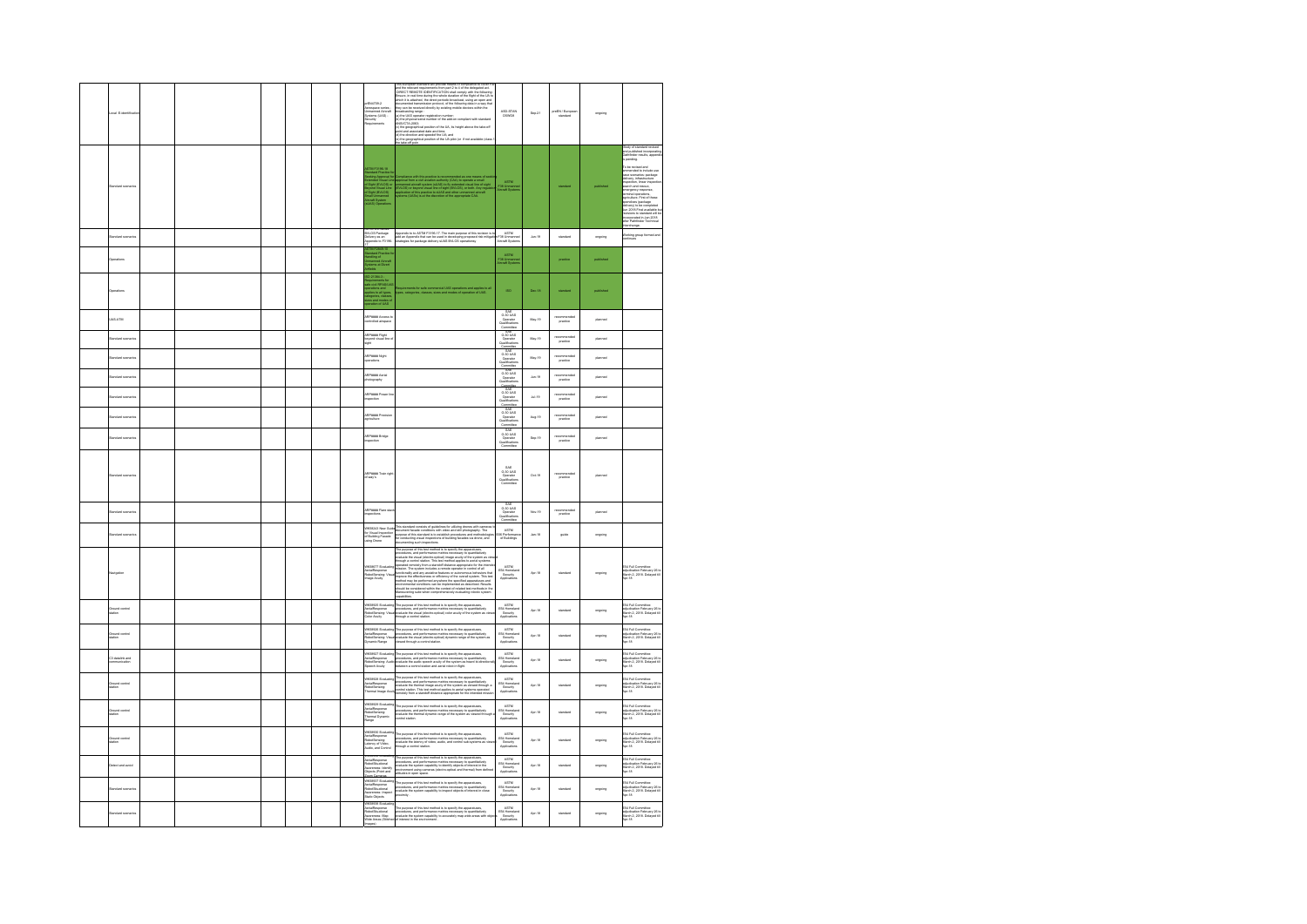|                  |                                       |              |                                                                                                                                                                                                                                                    |      |                   |                                             | ASTM VIKS2050<br>Small Unmanned<br>Alcoalt Systems<br>(sCIASs) for Land<br>Search and Reacu                                                           | i ros classification defines annat unreanned sécrait system (xLIAS) land<br>exects and rescue resources in terms of their capabilities. It provides s<br>means by witch mascures rranagers and sLIAS plotatoperators can<br>cover to ex                                                                                                                                                                                                                                                                                                                                        | ASTM<br>F32 Search an<br>e Rescue                    | TEO                | absoluted.                 | ongoing            |                                                                  |
|------------------|---------------------------------------|--------------|----------------------------------------------------------------------------------------------------------------------------------------------------------------------------------------------------------------------------------------------------|------|-------------------|---------------------------------------------|-------------------------------------------------------------------------------------------------------------------------------------------------------|--------------------------------------------------------------------------------------------------------------------------------------------------------------------------------------------------------------------------------------------------------------------------------------------------------------------------------------------------------------------------------------------------------------------------------------------------------------------------------------------------------------------------------------------------------------------------------|------------------------------------------------------|--------------------|----------------------------|--------------------|------------------------------------------------------------------|
|                  | lard scenario                         |              |                                                                                                                                                                                                                                                    |      |                   |                                             | STM WIGHZ26<br>LIAS Operations in<br>Search and Reacue                                                                                                | This guide establishes a framework within which sUACS search and resource (SAPI) committee in particular as part of the National Indianal incidental match of the National Indiana Incident III and published in all of the Na                                                                                                                                                                                                                                                                                                                                                 | ASTM<br>F32 Search and<br>Rescue                     | TED                | standard                   | ongoing            |                                                                  |
|                  | anderd scenario                       |              |                                                                                                                                                                                                                                                    |      |                   |                                             | <br>Specification for<br>.<br>Operation over<br>Peccle                                                                                                | Recent research conducted on risk, safety, design, operations and<br>Impact to Intern development of standard with supporting document<br>form Pathfinder studies. Using results of the Pathfinder Program, im<br>Isnorg.costed Into st                                                                                                                                                                                                                                                                                                                                        | <sup>1</sup> ASTM<br>F38 Ummanned<br>Aircraft System | Mar-19             | spectfication              | ongoing            | Final draft for ballot in<br>October 2018, adjudio<br>comments   |
| $\boldsymbol{M}$ | <b>UA Design and</b><br>Almosthiness  |              |                                                                                                                                                                                                                                                    |      |                   |                                             | N F3389-20 Th<br>hods for<br>sssing the Safe<br>krail Unmanne<br>raft System                                                                          | tanking of UAS weighing 25<br>I for Category 2, 3, and 4 Ui<br>arm or sea<br>at (1) Establ<br>sergy of the a<br>e most proba<br>secified impact<br>anutacturer d<br>old used in the star<br><b>Inergy dissi</b><br>External set                                                                                                                                                                                                                                                                                                                                                |                                                      |                    | standard                   | published          |                                                                  |
|                  | in An                                 |              |                                                                                                                                                                                                                                                    |      |                   |                                             |                                                                                                                                                       | eparation of an ORA in accordance with t<br>duce, the risk of an operation in which sy                                                                                                                                                                                                                                                                                                                                                                                                                                                                                         | ASTM<br>F38 Unmann<br>Aircraft Syster                |                    |                            |                    | .<br>This will be reference in AC<br>for Special Class §21.17(b) |
|                  |                                       |              |                                                                                                                                                                                                                                                    |      |                   |                                             | ASTM VIKOZOZO Neu<br>Practice for General<br>Practice for General<br>Operations Manual<br>Operator of Light<br>Unmanued Aincraft<br>Unmanued Aincraft | 'his standard defines the requirements for General Operations Manua<br>or Professional Operator of Light Unnuarned Aircraft Systems (UAS):<br>he standard addresses the requirements and/or best practices for<br>tourpertation and hir                                                                                                                                                                                                                                                                                                                                        | ASTM<br>F38 Unmann<br>Aircraft Syster                | $540-15$           |                            | angaing            | Draft Complete -will be<br>balloted Jun 2018                     |
|                  | Take off Landing<br>×в                |              |                                                                                                                                                                                                                                                    |      |                   |                                             | STM WK59317<br>stiport Design                                                                                                                         | The nupport the design of civil vertiports and verticing<br>an fact the landing fished of VTCL, alterated park designing passengers or carge<br>The profillmation of electric-powered VTCL aboutd be carefully considered in the de                                                                                                                                                                                                                                                                                                                                            | ASTM<br>F38 Unmanne<br>Aircraft System               | TED                | spectfication              | ongoing            | lew draft in work                                                |
|                  | <b>AS-ATM</b>                         |              |                                                                                                                                                                                                                                                    |      |                   |                                             | STANAG 7234<br>Remotely Pilotes<br>Alcoraft Systems<br>(RPAS) Alcapaca<br>Integration (Al) -<br>AATMP-51                                              |                                                                                                                                                                                                                                                                                                                                                                                                                                                                                                                                                                                | NATO<br>FINAS                                        | 2018               | standard                   | ongoing            |                                                                  |
|                  | .<br>C3 datalink and<br>communication |              |                                                                                                                                                                                                                                                    |      |                   |                                             | STANAG 7232<br>Unmanned Aerial<br>Systems Tactics<br>Techniques and<br>Procedures - ATP-<br>3.3.8.2 Edition A                                         | frovide atomdardized tectics, fechniques, and procedures 217 for the<br>tenning, command and control (CI2), and employment of unmanned<br>troatt systems 218 (UAS) in NATO operations                                                                                                                                                                                                                                                                                                                                                                                          | NATO<br>MCASBUCGUI<br>OS                             | 2018               | standard                   |                    |                                                                  |
|                  |                                       |              |                                                                                                                                                                                                                                                    |      |                   |                                             | WK62744 General<br>Operations Manual<br>for Professional<br>Operator of Light<br>Unmanuad Aircraft<br>Systems (UAS)                                   | The interaction of the main contraction of the state (spectra in<br>the state of the state of the state contraction of the state of<br>$\mathcal{H}$ is contract to the state of the state of the state<br>and the state of the state of th                                                                                                                                                                                                                                                                                                                                    | ASTM<br>F38 Unmann<br>Aircraft Syste                 | Mar-19             | standard                   |                    |                                                                  |
|                  |                                       |              |                                                                                                                                                                                                                                                    |      |                   |                                             | WX09335 Framew<br>for Using ASTM<br>Standards for UAS                                                                                                 | This gada provides nowe may<br>be there a not many there are determined in the consideration of<br>noise that the complete service and the service of the complete service<br>provides a non-termined by the service of the service of<br>ommercial operator may, at their discretion, use this guide to aid the<br>pplications for regulatory approval; for example, when submitting a<br>slety case as part of a Specific Operations Risk Assessment (SORA)                                                                                                                  | ASTM<br>F38 Unmann<br>Aircraft Syster                | Mar-19             | quide                      | ongoing            |                                                                  |
|                  |                                       |              |                                                                                                                                                                                                                                                    |      |                   |                                             | pellW709-4<br>Aerospace series -<br>Unmanned Ainzaft<br>Security<br>Security<br>requirements                                                          | Fris European standard will provide means of compliance to cover<br>(ghting related requirements for part 2 to 4 of the delegated act<br>The purpose is to be able to verify that an U.A is equipped with lights<br>vitich:<br>which, and controllability of the UA<br>which we remove controllability of the UA<br>were accordinability of the UA and the philoph chan design of the light shall<br>The assume the system of the ground to distinguish a UA born                                                                                                              | ASD-STAN<br>DSWG8                                    | $5ap-21$           | preEN / Europe<br>standard | ongoing            |                                                                  |
|                  |                                       |              |                                                                                                                                                                                                                                                    |      |                   |                                             | SONP 5015-1<br>SONP 5015-2                                                                                                                            | perational procedures for passenger-carrying LIAS                                                                                                                                                                                                                                                                                                                                                                                                                                                                                                                              | 16/WG 3<br>150/TC 20/SC<br>16/WG 3                   | Now 21<br>$Nov-20$ | standard<br>standard       | ongoing<br>ongoing |                                                                  |
|                  |                                       |              |                                                                                                                                                                                                                                                    |      |                   |                                             | SO/WD 24354                                                                                                                                           | peration of vertiports for unmanned aircraft (UA)                                                                                                                                                                                                                                                                                                                                                                                                                                                                                                                              | SO/TC 20/SC 16                                       | TED                | standard                   | ongoing            |                                                                  |
|                  |                                       |              |                                                                                                                                                                                                                                                    |      |                   |                                             | SOME 24355                                                                                                                                            |                                                                                                                                                                                                                                                                                                                                                                                                                                                                                                                                                                                | <b>SOITC 20/SC 16</b>                                | TED                | standard                   | ongoin             |                                                                  |
|                  |                                       |              |                                                                                                                                                                                                                                                    |      |                   |                                             | WK75923 UAS<br>Standard for<br>Positioning, Navigati<br>on, and Time<br>Synchronization<br>(PNT)                                                      | Payland interface for Small, Chil UAS<br>Fight control system for Small Multisstar UAS<br>Anuaring Poulism, Navigation, and Time Systems<br>interface and About 20 exemples functions identified through the work<br>of ACAT is construeng<br>n these essential functions as ingredients for widespread<br>LOS operations for LIAS.<br>Establish a flexible and modular set of standardized requirements that<br>can be implemented by UAS industry manufacturers and operators as<br>part of a broader effort to establish a standardi-based path to<br>widespread WiLOS/WLOS | ASTM<br>F38 Unmanned<br>Aircraft Systems             | TED                | standard                   | ongoing            |                                                                  |
| 8                |                                       |              |                                                                                                                                                                                                                                                    |      |                   |                                             | <b>FCL</b>                                                                                                                                            |                                                                                                                                                                                                                                                                                                                                                                                                                                                                                                                                                                                |                                                      |                    |                            |                    |                                                                  |
|                  | emore pilot<br>rripetence             | ELJ 2019/947 | <b>ureacer except</b><br>$\mu$ be performed by a neurole pilot:<br>(a) familianised with the user's manual provided by the<br>manufacturer of the UAG;<br>(b) in the case of an unmunrend aircraft class C1, as define<br>in Part 2 of the Annex t | EASA | $_{\text{Am-19}}$ | Regulation<br>spplicable fro<br>1 July 2020 |                                                                                                                                                       |                                                                                                                                                                                                                                                                                                                                                                                                                                                                                                                                                                                |                                                      |                    |                            |                    |                                                                  |
|                  |                                       |              |                                                                                                                                                                                                                                                    |      |                   |                                             | id aircraft<br>— Training                                                                                                                             | <b>Uks</b> e                                                                                                                                                                                                                                                                                                                                                                                                                                                                                                                                                                   | SOITC 2015                                           | osas               |                            |                    |                                                                  |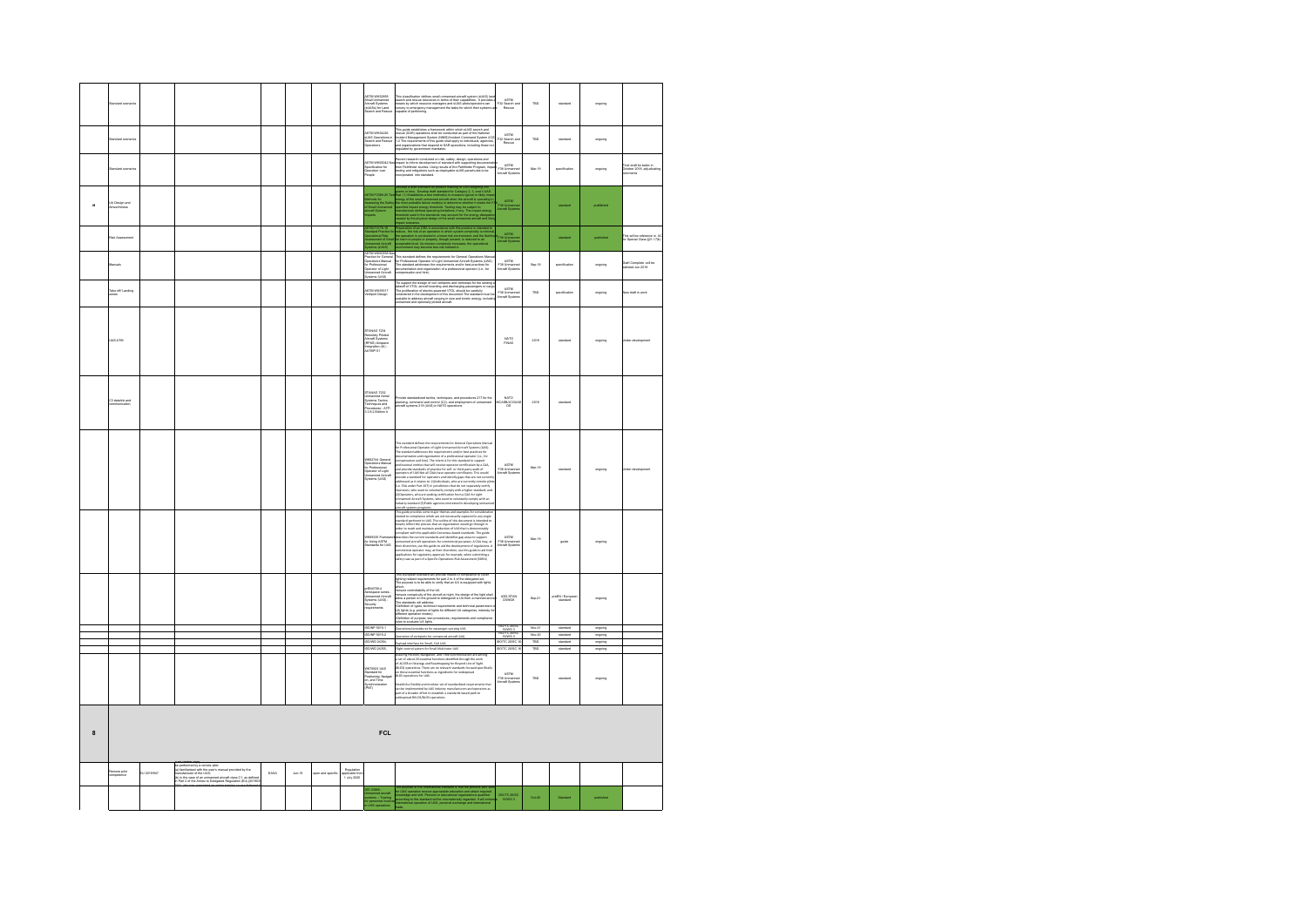| emore pilot<br>empetence   |                     |                                                                                                                                                                                                                                                                                                                                                                                                                                                                    |             |                 |                  |                                             | wood Alrowt                                                                                                                      |                                                                                                                                                                                                                                                       | SAE<br>G-30 LMS<br>Operator<br>Qualifications<br>Committee & G<br>NGU Librancence<br>Vehic |        | recommend<br>practice   |           |                             |
|----------------------------|---------------------|--------------------------------------------------------------------------------------------------------------------------------------------------------------------------------------------------------------------------------------------------------------------------------------------------------------------------------------------------------------------------------------------------------------------------------------------------------------------|-------------|-----------------|------------------|---------------------------------------------|----------------------------------------------------------------------------------------------------------------------------------|-------------------------------------------------------------------------------------------------------------------------------------------------------------------------------------------------------------------------------------------------------|--------------------------------------------------------------------------------------------|--------|-------------------------|-----------|-----------------------------|
| amore pilot<br>ompetence   |                     |                                                                                                                                                                                                                                                                                                                                                                                                                                                                    |             |                 |                  |                                             | RPWWW Cor<br>serator<br>valifications                                                                                            |                                                                                                                                                                                                                                                       | SAL<br>G-30 UAS<br>Qualifications                                                          | May-19 | recommended<br>practice | planned   |                             |
| enore pilot<br>moetence    | CU 2019/947         | <b>EXERCISE CONTINUES IN the control of the control of the control of the control of the control of the control of the control of the control of the control of the control of the control of the control of the control of the</b><br>he technical and operational miligations for ground risk.<br>Intributed appropriately across the following subjects:<br>meteorology;<br>LUAS fight performance;<br>L technical and operational mitigations for ground risk. | EASA        | $_{\rm{Am-19}}$ | open and specifi | Regulation<br>applicable fro<br>1 July 2020 |                                                                                                                                  |                                                                                                                                                                                                                                                       |                                                                                            |        |                         |           |                             |
| ince                       |                     |                                                                                                                                                                                                                                                                                                                                                                                                                                                                    |             |                 |                  |                                             | ASTM VACT6061 N<br>Guide for Lightweig<br>LIAS Maintenance<br>Technician<br>Qualification                                        | The purpose of this guide is to address the basic fundamental a<br>knowledge, task performance, and task knowledge activities are<br>fundions for UAS maintenance professionals to be titled UAS<br>Maintenance Technicians                           | ASTM<br>F38 Unmanne<br>Aircraft System<br>and F46<br>Aerospace<br>Personnel                | Jan-18 | standard                | ongoing   | Undergoing rev<br>to ballot |
| lamore pilot<br>ompetence  |                     |                                                                                                                                                                                                                                                                                                                                                                                                                                                                    |             |                 |                  |                                             | 379-20 Guide f<br>Ining Public Sa<br>mote of Unmar<br>craft Systems                                                              |                                                                                                                                                                                                                                                       | ASTM<br>F38 Unmanne<br>Aircraft System                                                     |        | standard                | published |                             |
| temore pilot<br>competence |                     |                                                                                                                                                                                                                                                                                                                                                                                                                                                                    |             |                 |                  |                                             | 33268.147<br>andard Guide<br>Sining for Rem<br>Ist in Component<br>in Comma<br>sned Alec<br>ma (UAS)<br>caeroest                 | th, and abilit                                                                                                                                                                                                                                        | ASTM<br>F38 Unmann<br>Aircraft Syster                                                      | Apr-18 |                         |           |                             |
|                            |                     |                                                                                                                                                                                                                                                                                                                                                                                                                                                                    |             |                 |                  |                                             | STM VING1763<br>raining for Remote<br>lict Instructor (RPI)<br>yaterra (UAS)<br>yaterra (UAS)<br>ndomement                       | o develop an ASTM standard that defines the requirements for Train<br>in Remote Plot Interuction (RPI) of Unramond Aircraft Systems (UAS)<br>indorsement. The guide describes the knowledge, skills, and abilities<br>equival to sately               | ASTM<br>F38 Unmanned<br>Alrcraft Systems                                                   | 3449   | standard                | ongoing   |                             |
|                            |                     |                                                                                                                                                                                                                                                                                                                                                                                                                                                                    |             |                 |                  |                                             | ASTM WAS2733<br>Training and the<br>Development of<br>Training Manuals 5<br>Necraft Systems<br>Necraft Systems<br>(UAS) Operator | 1. This quantization defines the regular<br>metric by starting and the spin of the control of the spin of the<br>spin of the spin of the spin of the spin of the spin of the spin of<br>$\mathcal{H}$ and $\mathcal{H}$ and $\mathcal{H}$ is the spin | ASTM<br>F38 Unmanns<br>Aircraft System                                                     | Sep-19 | standard                | ongoing   |                             |
| Remore pilot<br>competence |                     |                                                                                                                                                                                                                                                                                                                                                                                                                                                                    |             |                 |                  |                                             | STM F3330-18<br>scandard<br>Specification for<br>Training and the<br>Development of<br>Training Manuals f<br>the UAS Operator    | .<br>Nix specification defines the requirements for training and the<br>UAS) operator.<br>UAS) operator.                                                                                                                                              | ASTM<br>F38 Unmanne<br>Aircraft System                                                     | Nov-19 | standard                | publined  |                             |
| Remore pilot<br>competence |                     |                                                                                                                                                                                                                                                                                                                                                                                                                                                                    |             |                 |                  |                                             | PSJOJ Plot<br>Ning<br>narned Alstraft<br>sterra (UAS) Civ                                                                        | 2 The specification addresses the requirement of Jeve<br>oth, for documentation and organization of a profession<br>i, for compensation and hire) for the purposes of internal<br>comans and for programs offered to the general public               | G-30 UAS<br>Operator<br>Qualifications<br>Committee & G<br>NGU Unmannes<br>Committee       |        | ecommend<br>practice    | published |                             |
| Remore pilot<br>competence |                     |                                                                                                                                                                                                                                                                                                                                                                                                                                                                    |             |                 |                  |                                             | copies<br>desinning Manufacts for<br>erators of<br>manned Aeris<br>sterra (UAS)<br>MedP-1.25,<br>MedP-1.25,<br>m.                | Highlight the medical factors involved in the medical aspects<br>of Fight Crew Licensing to enable individual nations to further<br>tor safe UAS on                                                                                                   | <b>NATO</b>                                                                                |        | standard                | published |                             |
| temore pilot<br>ompetence  | .<br>IASA Decision  | .<br>150 #09 - Remote crew trained and current and able to<br>corred the abnormal and emergency situations (i.e. Technic:<br>suse with the UAS)                                                                                                                                                                                                                                                                                                                    | EASA        | Oct-19          | Specto           | published                                   |                                                                                                                                  |                                                                                                                                                                                                                                                       |                                                                                            |        |                         |           |                             |
| lemore pilot<br>propetence | .<br>XSA Deck       | 150 #15 - Remote crew trained and current and able to<br>corrol the abnormal and emergency situations (i.e. Human<br>iron)                                                                                                                                                                                                                                                                                                                                         | EASA        | Oct-19          | Specto           | published                                   |                                                                                                                                  |                                                                                                                                                                                                                                                       |                                                                                            |        |                         |           |                             |
| amore pilot<br>impetence   | <b>ASA Decision</b> | 50 #22 - The remote crew is trained to identify critical<br>refronmental conditions and to avoid them                                                                                                                                                                                                                                                                                                                                                              | DASA        | $Qc3-19$        | Specto           | published                                   |                                                                                                                                  |                                                                                                                                                                                                                                                       |                                                                                            |        |                         |           |                             |
| emore pilot<br>empetence   | .<br>ASA Decision   | 0#16 Malti crew coordin<br>dios. (Criterios #2 Training)                                                                                                                                                                                                                                                                                                                                                                                                           | EASA        | $Ocb-19$        | Specto           | published                                   |                                                                                                                                  |                                                                                                                                                                                                                                                       |                                                                                            |        |                         |           |                             |
| lamore pilot<br>ompetence  | ASA Decision        | 20017 Remote crew is fit for the operation                                                                                                                                                                                                                                                                                                                                                                                                                         | <b>EASA</b> | Oct-19          | Specto           | published                                   |                                                                                                                                  |                                                                                                                                                                                                                                                       |                                                                                            |        |                         |           |                             |
| temore pilot<br>competence | .<br>ASA Decision   | 50#19 Safe recovery from Human Error (Criterion #2,<br>raining)                                                                                                                                                                                                                                                                                                                                                                                                    | EASA        | $Ocb-19$        | Specific         | published                                   |                                                                                                                                  |                                                                                                                                                                                                                                                       |                                                                                            |        |                         |           |                             |
| imore pilot<br>mpetence    | ASA Decision        | .<br>50#23 Environmental conditions for safe operations defin<br>resourable and adhered to (Criterion #1 Procedures)                                                                                                                                                                                                                                                                                                                                               | EASA        | $Ocb-19$        | Specific         | published                                   |                                                                                                                                  |                                                                                                                                                                                                                                                       |                                                                                            |        |                         |           |                             |
| more pilot<br>Toetence     | ASA Decision        | .<br>041 An Emergency Response Plan (ERP) is in place, open<br>alidated and effective ( <u>Criterion #2 Remote Crew-</u>                                                                                                                                                                                                                                                                                                                                           | DASA        | $Qc3-19$        | Specific         | published                                   |                                                                                                                                  |                                                                                                                                                                                                                                                       |                                                                                            |        |                         |           |                             |
|                            |                     |                                                                                                                                                                                                                                                                                                                                                                                                                                                                    |             |                 |                  |                                             | WK73142 Weather<br>Supplemental Data<br>Service Provider<br>(SDSP) Performanc                                                    | The objective is to define minimum performance-based standards for Weather Supplemental Data and service To UAS Service Provider (ISOSP) data and service<br>Weather Supplemental Data Service Provider (ISOSP) data and service<br>                  | ASTM<br>F38 Unmanne<br>Aircraft System                                                     |        | standard                | ongoing   |                             |
|                            |                     |                                                                                                                                                                                                                                                                                                                                                                                                                                                                    |             |                 |                  |                                             |                                                                                                                                  |                                                                                                                                                                                                                                                       |                                                                                            |        |                         |           |                             |